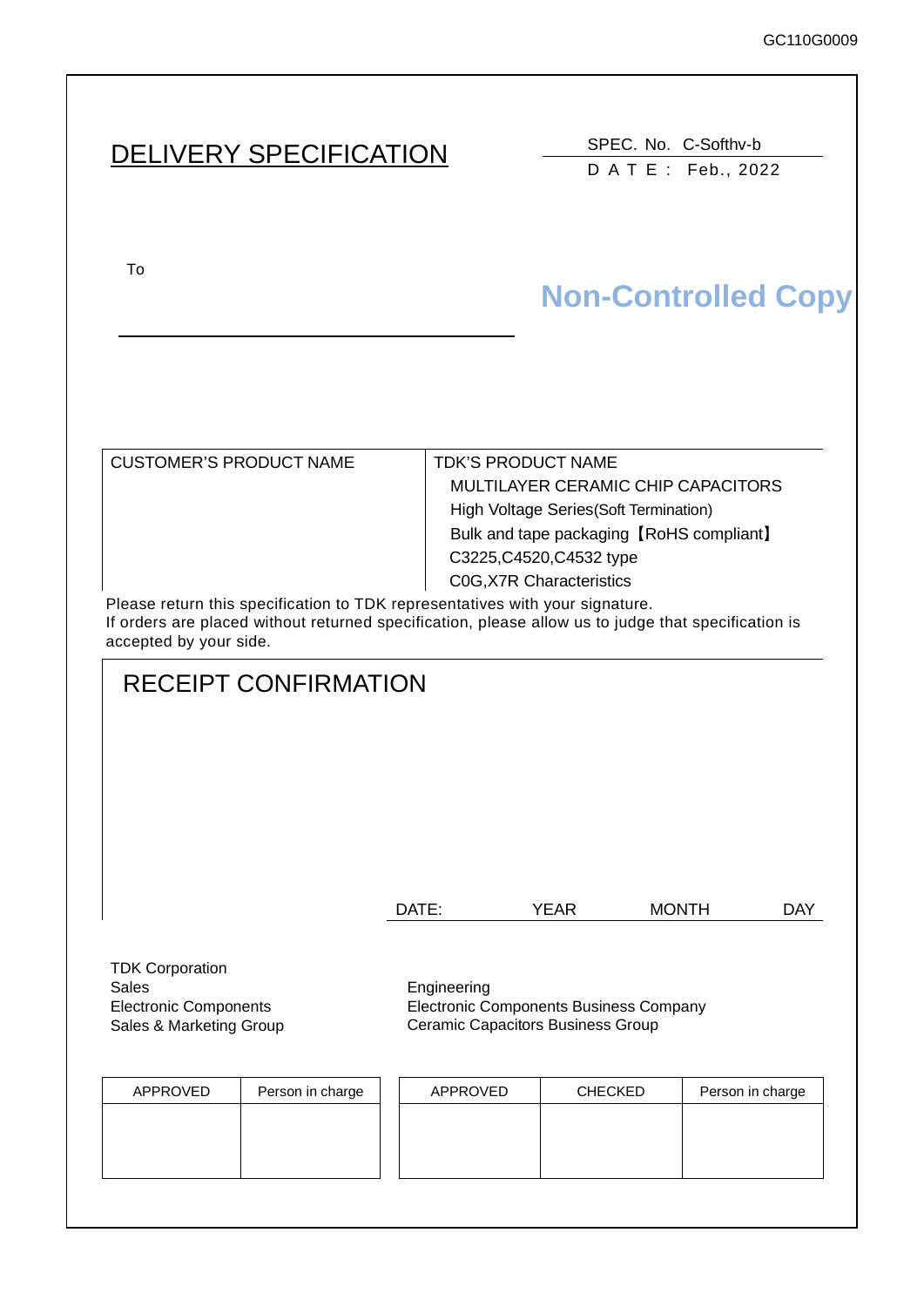#### **SCOPE**

This delivery specification shall be applied to Multilayer ceramic chip capacitors(Soft Termination Electrode) to be delivered to

#### **PRODUCTION PLACES**

Production places defined in this specification shall be TDK Corporation, TDK(Suzhou)Co.,Ltd and TDK Components U.S.A.,Inc.

#### **PRODUCT NAME**

The name of the product to be defined in this specifications shall be  $C \diamondsuit \diamondsuit \diamondsuit \bigcirc \bigcirc \bigcirc \triangle \triangle \square \square \times \circ \otimes \otimes \otimes \otimes \diamond$ 

#### **REFERENCE STANDARD**

| $JIS$ C 5101 - 1 : 2010 | Fixed capacitors for use in electronic equipment-Part 1: Generic specification     |
|-------------------------|------------------------------------------------------------------------------------|
| $C$ 5101 - 21 : 2014    | Fixed capacitors for use in electronic equipment-Part 21 : Sectional specification |
|                         | : Fixed surface mount multilayer capacitors of ceramic dielectric, Class1          |
| $C$ 5101 - 22 : 2014    | Fixed capacitors for use in electronic equipment-Part 22 : Sectional specification |
|                         | : Fixed surface mount multilayer capacitors of ceramic dielectric, Class2          |
| $C.0806 - 3:2014$       | Packaging of components for automatic handling - Part 3: Packaging of              |
|                         | surface mount components on continuous tapes                                       |
| JEITA RCR-2335 C 2014   | Safety application guide for fixed ceramic capacitors for use in electronic        |
|                         | equipment                                                                          |

#### **CONTENTS**

- 1. CODE CONSTRUCTION
- 2. COMBINATION OF RATED CAPACITANCE AND TOLERANCE
- 3. OPERATING TEMPERATURE RANGE
- 4. STORING CONDITION AND TERM
- 5. P.C. BOARD
- 6. INDUSTRIAL WASTE DISPOSAL
- 7. PERFORMANCE
- 8. INSIDE STRUCTURE AND MATERIAL
- 9. CAUTION FOR PRODUCTS WITH SOFT TERMINATION
- 10. PACKAGING
- 11. RECOMMENDATION
- 12. SOLDERING CONDITION
- 13. CAUTION
- 14. TAPE PACKAGING SPECIFICATION

#### **<EXPLANATORY NOTE>**

When the mistrust in the spec arises, this specification is given priority. And it will be confirmed by written spec change after conference of both posts involved.

This specification warrants the quality of the ceramic chip capacitor. Capacitors should be evaluated or confirmed a state of mounted on your product.

If the use of the capacitors goes beyond the bounds of this specification, we can not afford to guarantee.

| <b>Division</b>                   | Date           | SPEC, No.  |  |
|-----------------------------------|----------------|------------|--|
| Ceramic Capacitors Business Group | February, 2022 | C-Softhy-b |  |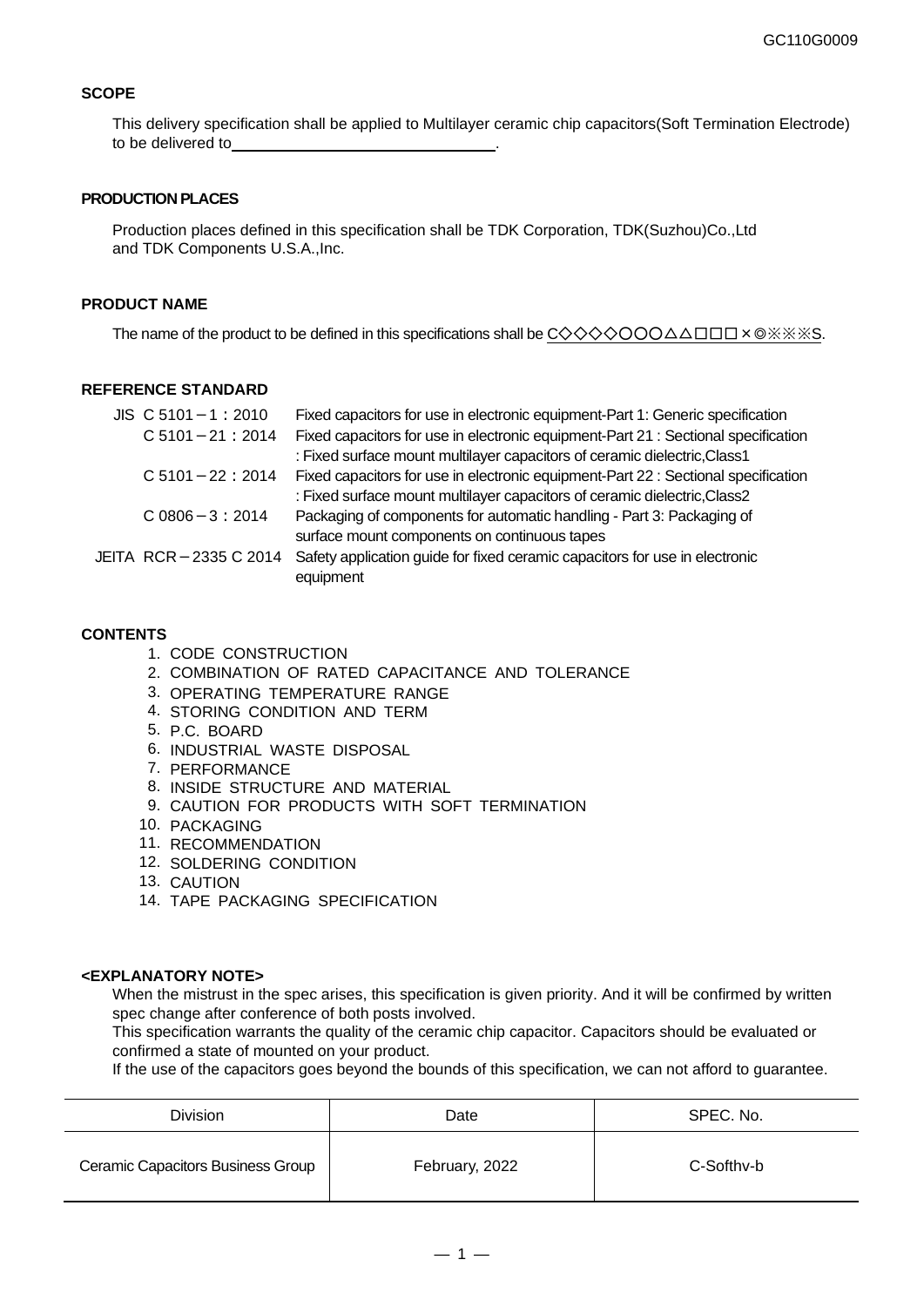### **1. CODE CONSTRUCTION**



| I DKIEIA STVIEI   |                        | W                      |                        | B           |
|-------------------|------------------------|------------------------|------------------------|-------------|
| C3225<br>[CC1210] | $3.20^{+0.50}_{-0.40}$ | $2.50 + 0.30$          | $2.00^{+0.30}_{-0.20}$ | $0.20$ min. |
| C4520<br>[CC1808] | $4.50^{+0.50}_{-0.40}$ | $2.00^{+0.30}_{-0.20}$ | $1.30 \pm 0.20$        | $0.20$ min. |
| C4532             | $4.50^{+0.50}_{-0.40}$ | $3.20 \pm 0.40$        | $1.30 + 0.20$          | $0.20$ min. |
| [CC1812]          |                        |                        | $2.50+0.30$            |             |

\* As for each item, please refer to detail page on TDK web.

#### (2) Temperature Characteristics

\* Details are shown in table 1 No.6 and No.7 at 7.PERFORMANCE

(3) Rated Voltage

| Symbol | <b>Rated Voltage</b> |
|--------|----------------------|
| 3 F    | DC 3kV               |
| 3 D    | DC 2kV               |
| 3 A    | DC 1kV               |

(4) Rated Capacitance

Stated in three digits and in units of pico farads (pF). The first and Second digits identify the first and second significant figures of the capacitance, the third digit identifies the multiplier.

| -xample |  |
|---------|--|
|         |  |

| Symbol | Rated<br>Capacitance |
|--------|----------------------|
| 222    | 2,200 pF             |

(5) Capacitance tolerance

| Symbol | Tolerance |
|--------|-----------|
|        | $± 5\%$   |
|        | $± 10 \%$ |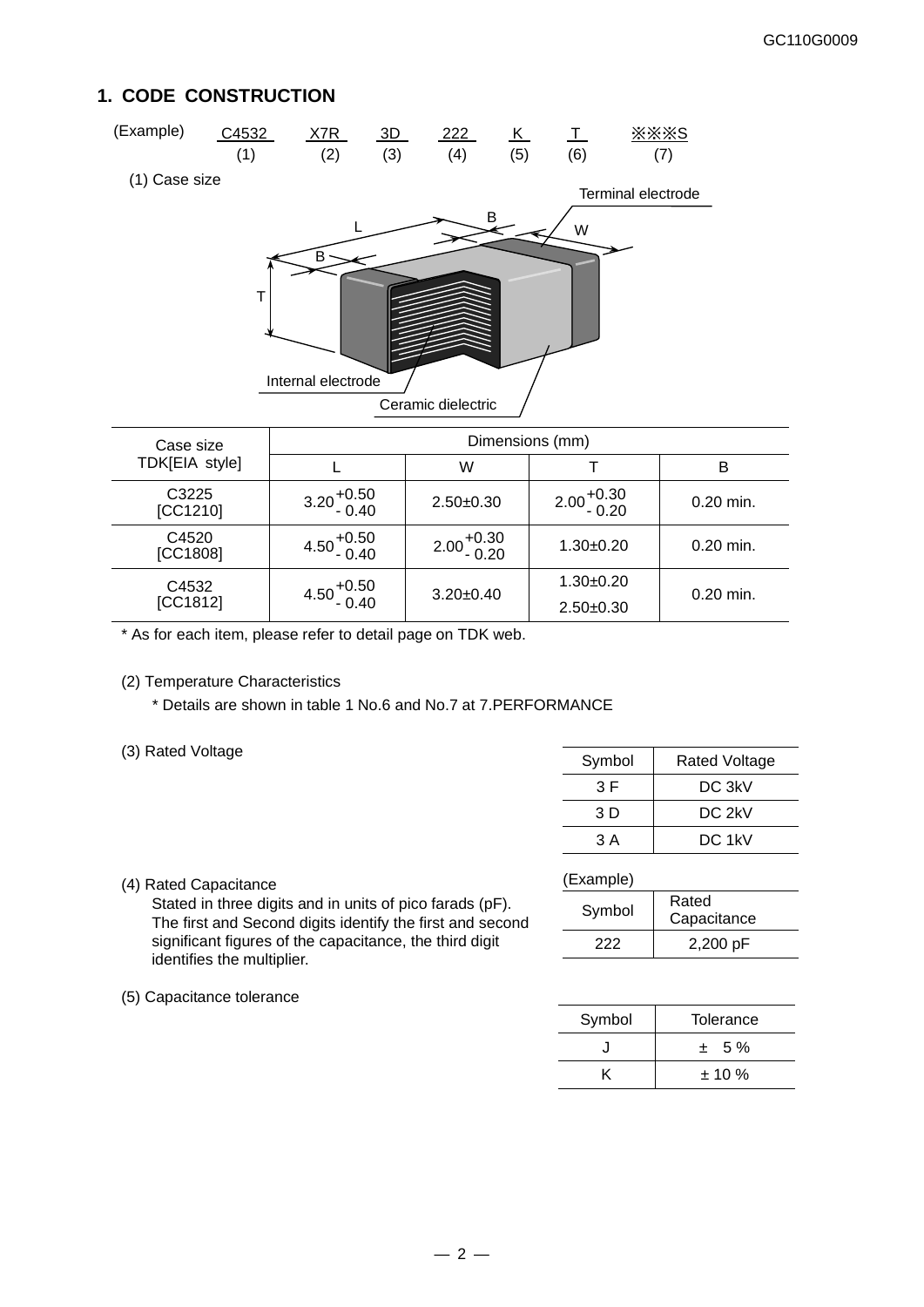#### (6) Packaging

| Symbol | Packaging   |
|--------|-------------|
| R      | <b>Bulk</b> |
|        | Taping      |

(7) TDK internal code

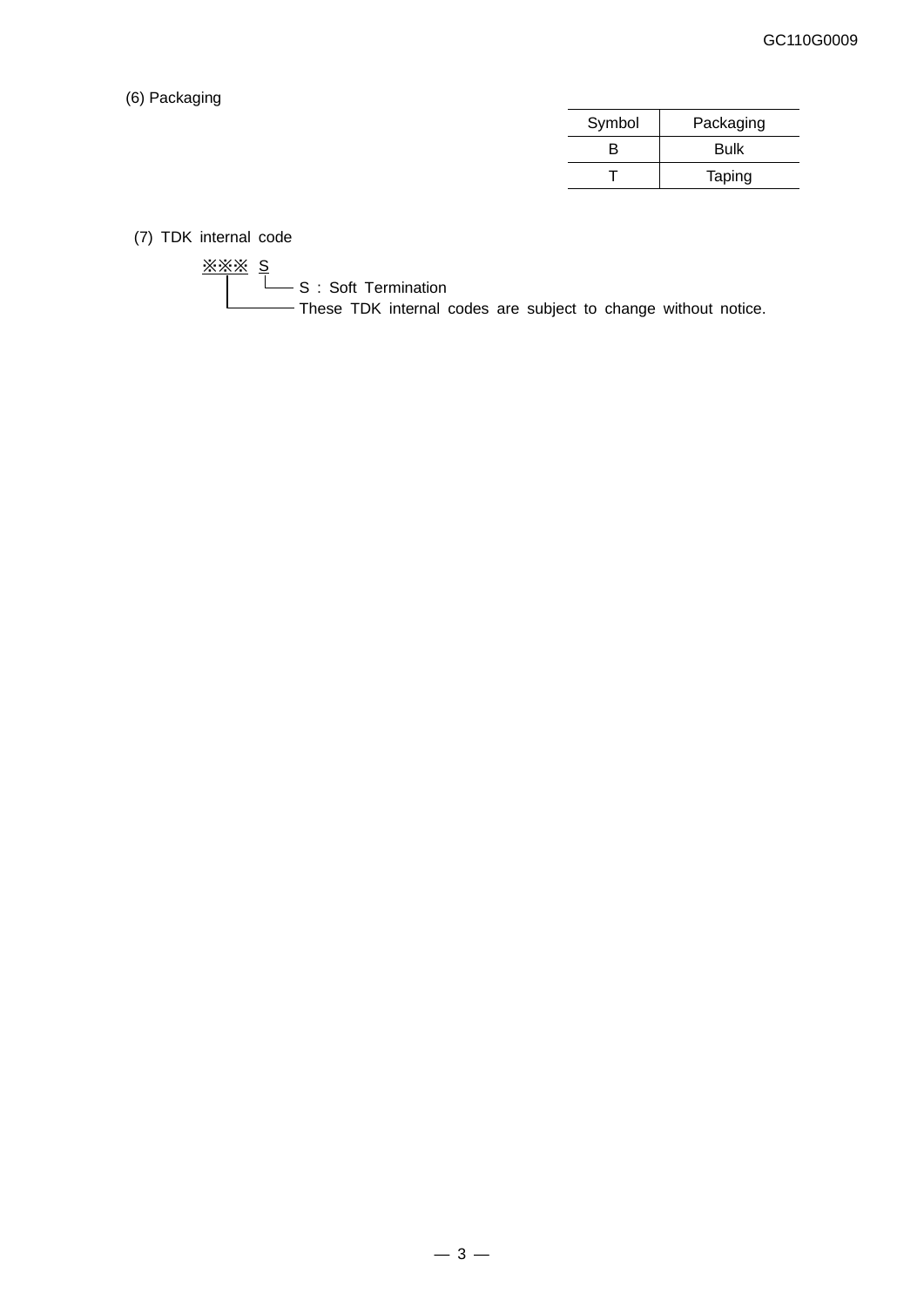## **2. COMBINATION OF RATED CAPACITANCE AND TOLERANCE**

| <b>Class</b> | Temperature<br>Characteristics | Capacitance tolerance       | Rated capacitance |
|--------------|--------------------------------|-----------------------------|-------------------|
|              | C <sub>0</sub> G               | $J(± 5\%)$<br>$K(\pm 10\%)$ | $E - 6$ series    |
|              | X7R                            | $K (\pm 10 \%)$             | $E - 3$ series    |

#### Capacitance Step in E series

| E series | Capacitance Step |     |            |  |     |     |  |  |
|----------|------------------|-----|------------|--|-----|-----|--|--|
| $E - 3$  |                  | 1.U | 2.2        |  | 4.7 |     |  |  |
| $E-6$    | 1.5<br>1.0       |     | 2.2<br>3.3 |  | 4.1 | 6.8 |  |  |

#### **3. OPERATING TEMPERATURE RANGE**

| Min. operating | Max. operating  | Reference      |  |  |
|----------------|-----------------|----------------|--|--|
| Temperature    | Temperature     | Temperature    |  |  |
| -55°C          | $125^{\circ}$ C | $25^{\circ}$ C |  |  |

### **4. STORING CONDITION AND TERM**

| Storing temperature | Storing humidity | Storing term                     |
|---------------------|------------------|----------------------------------|
| $5 - 40^{\circ}$ C  | 20~70%RH         | Within 6 months<br>upon receipt. |

#### **5. P.C. BOARD**

When mounting on an aluminum substrate, it is more likely to be affected by heat stress from the substrate.

Please inquire separate specification for the large case sizes when mounted on the substrate.

### **6. INDUSTRIAL WASTE DISPOSAL**

Dispose this product as industrial waste in accordance with the Industrial Waste Law.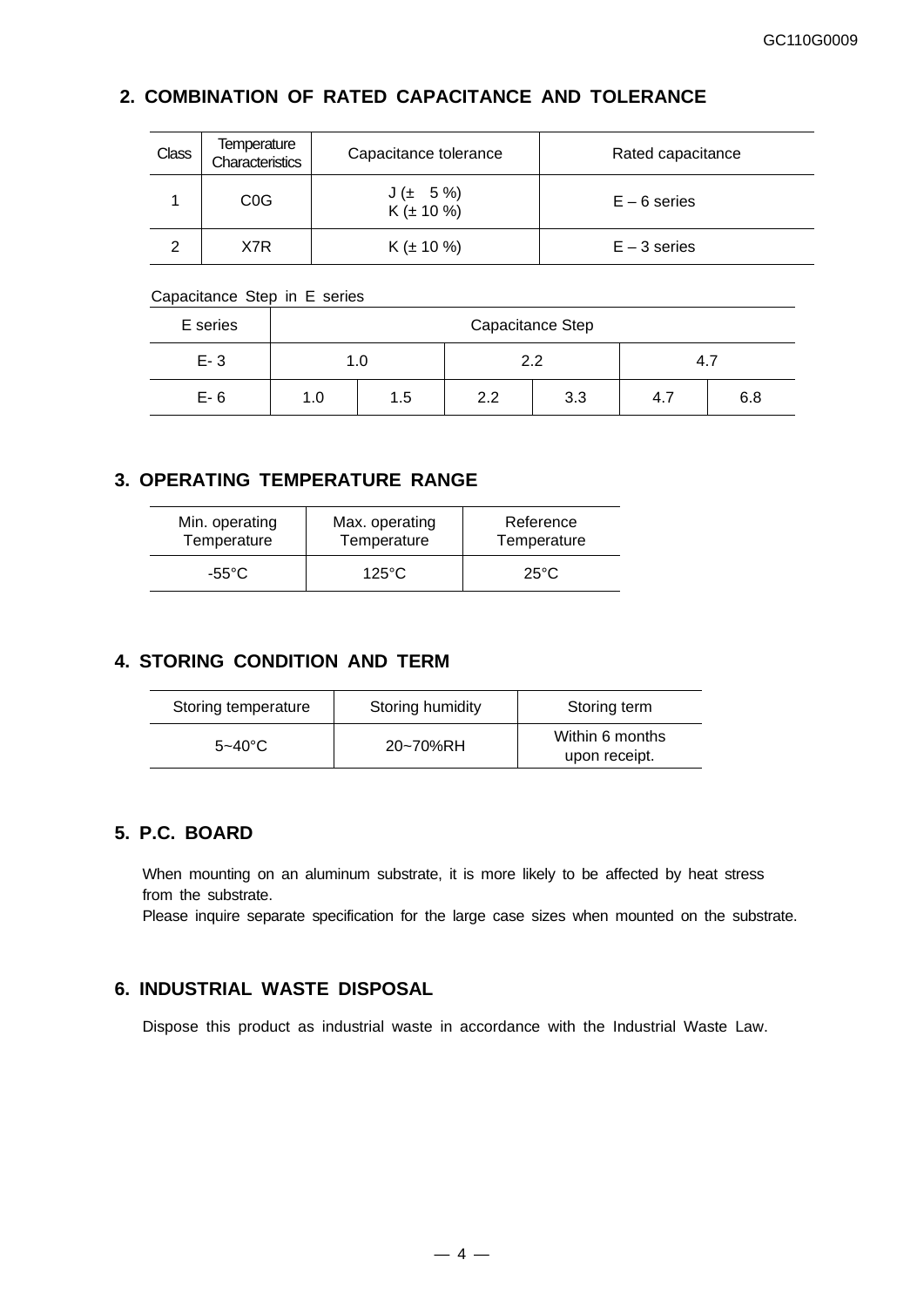## **7. PERFORMANCE**

| No.            | Item                                                         |        | Performance                                      |  |                                                                            |                                                                                                                                          | Test or inspection method                                                                                                    |  |                         |                                               |                                                                                          |
|----------------|--------------------------------------------------------------|--------|--------------------------------------------------|--|----------------------------------------------------------------------------|------------------------------------------------------------------------------------------------------------------------------------------|------------------------------------------------------------------------------------------------------------------------------|--|-------------------------|-----------------------------------------------|------------------------------------------------------------------------------------------|
| 1              | <b>External Appearance</b>                                   |        | performance.                                     |  | No defects which may affect                                                |                                                                                                                                          | Inspect with magnifying glass $(3x)$                                                                                         |  |                         |                                               |                                                                                          |
| $\overline{2}$ | Insulation<br>Resistance                                     |        | 10,000MΩ min.                                    |  |                                                                            | Measuring voltage : 500V DC<br>Voltage application time: 60s.                                                                            |                                                                                                                              |  |                         |                                               |                                                                                          |
| 3              | <b>Voltage Proof</b>                                         |        | damage.                                          |  | Withstand test voltage without<br>insulation breakdown or other            |                                                                                                                                          | Applied voltage : 1.2 times of rated voltage<br>Voltage application time : 1s.<br>Charge / discharge current : 50mA or lower |  |                         |                                               |                                                                                          |
| 4              | Capacitance                                                  |        |                                                  |  | Within the specified tolerance.                                            |                                                                                                                                          | 《Class 1》                                                                                                                    |  |                         |                                               |                                                                                          |
|                |                                                              |        |                                                  |  |                                                                            |                                                                                                                                          | Capacitance                                                                                                                  |  | Measuring<br>frequency  |                                               | Measuring<br>voltage                                                                     |
|                |                                                              |        |                                                  |  |                                                                            |                                                                                                                                          | 1,000pF<br>and under                                                                                                         |  | 1MHz±10%                |                                               | $0.5 - 5$ Vrms.                                                                          |
|                |                                                              |        |                                                  |  |                                                                            |                                                                                                                                          | Over<br>1,000pF                                                                                                              |  | 1kHz±10%                |                                               |                                                                                          |
|                |                                                              |        |                                                  |  |                                                                            |                                                                                                                                          | 《Class 2》                                                                                                                    |  |                         |                                               |                                                                                          |
|                |                                                              |        |                                                  |  |                                                                            |                                                                                                                                          | Measuring<br>frequency                                                                                                       |  |                         |                                               | Measuring<br>voltage                                                                     |
|                |                                                              |        |                                                  |  |                                                                            |                                                                                                                                          | 1kHz±10%                                                                                                                     |  |                         | 1.0±0.2 Vrms.                                 |                                                                                          |
| 5              | Q                                                            | Class1 |                                                  |  | Please refer to detail page on TDK                                         |                                                                                                                                          | See No.4 in this table for measuring                                                                                         |  |                         |                                               |                                                                                          |
|                | Dissipation<br>Factor                                        | Class2 | web.                                             |  |                                                                            |                                                                                                                                          | condition.                                                                                                                   |  |                         |                                               |                                                                                          |
| 6              | Temperature<br>Characteristics<br>of Capacitance<br>(Class1) |        | T.C.<br>C <sub>0</sub> G<br>Capacitance<br>drift |  | <b>Temperature Coefficient</b><br>(ppm/°C)<br>0 ± 30<br>Within $\pm$ 0.2%. |                                                                                                                                          | based on values at 25°C and 85°C<br>temperature.<br>-10°C and -25°C.                                                         |  |                         |                                               | Temperature coefficient shall be calculated<br>Measuring temperature below 25°C shall be |
| $\overline{7}$ | Temperature<br>Characteristics                               |        |                                                  |  | Capacitance Change (%)                                                     |                                                                                                                                          | Capacitance shall be measured by the steps<br>shown in the following table after thermal                                     |  |                         |                                               |                                                                                          |
|                | of Capacitance                                               |        |                                                  |  | No voltage applied                                                         |                                                                                                                                          | equilibrium is obtained for each step.<br>∆C be calculated ref. STEP3 reading                                                |  |                         |                                               |                                                                                          |
|                | (Class2)                                                     |        |                                                  |  |                                                                            |                                                                                                                                          | Step                                                                                                                         |  |                         | Temperature(°C)                               |                                                                                          |
|                |                                                              |        |                                                  |  | X7R : ±15                                                                  |                                                                                                                                          | 1                                                                                                                            |  | Reference temp. $\pm 2$ |                                               |                                                                                          |
|                |                                                              |        |                                                  |  |                                                                            |                                                                                                                                          | $\overline{2}$                                                                                                               |  |                         |                                               | Min. operating temp. $\pm 2$                                                             |
|                |                                                              |        |                                                  |  |                                                                            |                                                                                                                                          | 3                                                                                                                            |  | Reference temp. $\pm 2$ |                                               |                                                                                          |
|                |                                                              |        |                                                  |  |                                                                            |                                                                                                                                          | 4                                                                                                                            |  |                         |                                               | Max. operating temp. $\pm 2$                                                             |
|                |                                                              |        |                                                  |  |                                                                            | As for Min./Max. operating temp and<br>Reference temp., please refer to<br>"3. OPERATING TEMPERATURE RANGE"<br>our sales representative. |                                                                                                                              |  |                         | As for measuring voltage, please contact with |                                                                                          |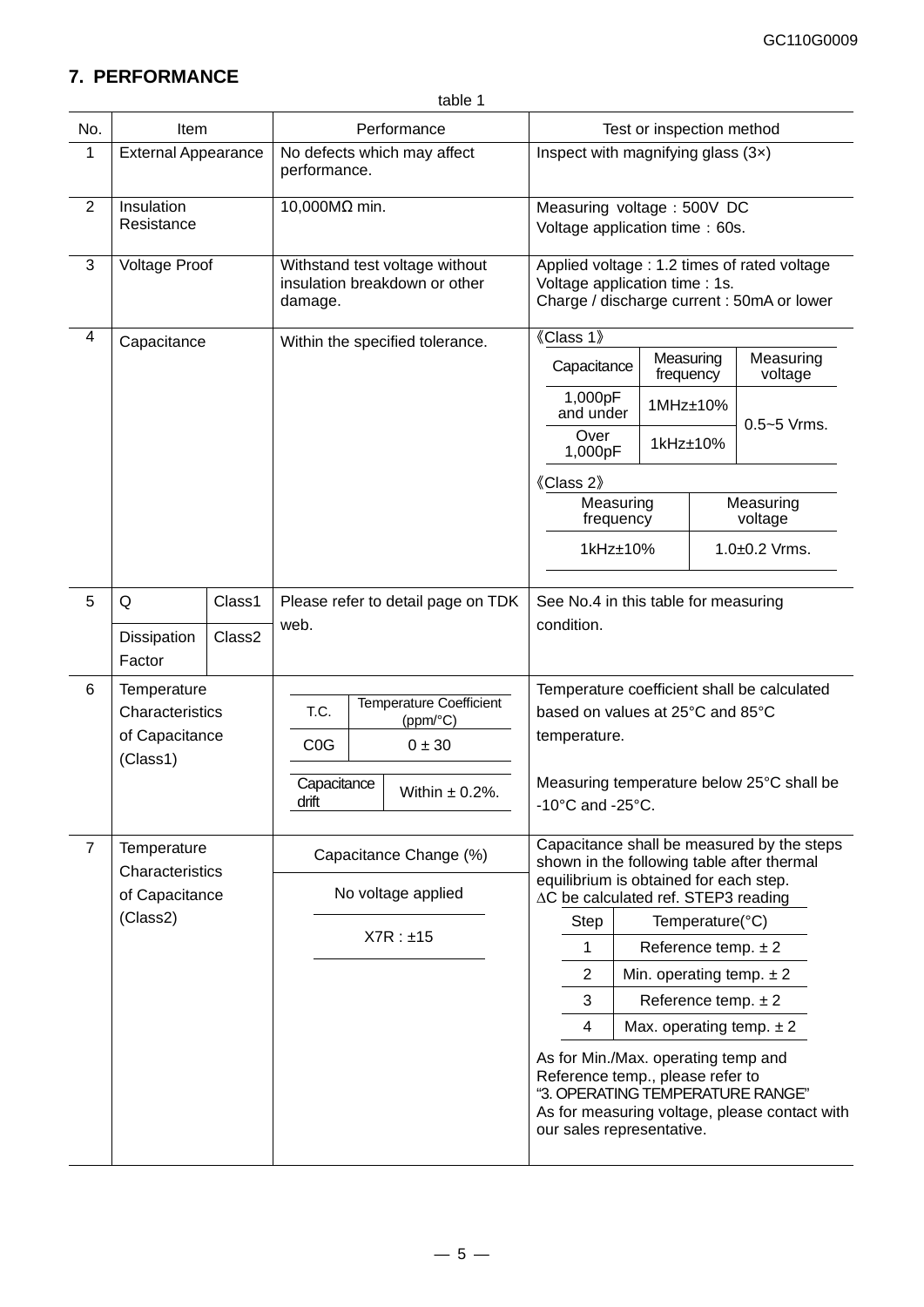(continued)

| No. | Item                                 |            | Performance                                                                                                                                                                                                                                                   | Test or inspection method                                                                                                                                                                                                                         |                                    |                                                                                                                                                                                                                                                                         |  |  |
|-----|--------------------------------------|------------|---------------------------------------------------------------------------------------------------------------------------------------------------------------------------------------------------------------------------------------------------------------|---------------------------------------------------------------------------------------------------------------------------------------------------------------------------------------------------------------------------------------------------|------------------------------------|-------------------------------------------------------------------------------------------------------------------------------------------------------------------------------------------------------------------------------------------------------------------------|--|--|
| 8   | Robustness of<br><b>Terminations</b> |            | breakage of ceramic, or other<br>abnormal signs.<br>External                                                                                                                                                                                                  |                                                                                                                                                                                                                                                   | No sign of termination coming off, | Reflow solder the capacitors on a<br>P.C.Board shown in Appendix 2.<br>Apply a pushing force gradually at the<br>center of a specimen in a horizontal<br>direction of P.C.board.<br>Pushing force: 5N<br>Holding time: 10±1s<br>Pushing force<br>P.C.Board<br>Capacitor |  |  |
| 9   | Bending                              | appearance | No mechanical damage.                                                                                                                                                                                                                                         | Reflow solder the capacitors on<br>a P.C.Board shown in Appendix 1<br>and bend it for 5mm. (2mm is applied<br>for C4520 and C4532.)<br>50<br>F<br>R230<br>Bending<br>45<br>45<br>(Unit : mm)                                                      |                                    |                                                                                                                                                                                                                                                                         |  |  |
| 10  | Solderability                        |            | New solder to cover over 75% of<br>termination.<br>25% may have pin holes or rough<br>spots but not concentrated in one<br>spot.<br>Ceramic surface of A sections shall<br>not be exposed due to melting or<br>shifting of termination material.<br>A section | Solder:<br>Sn-3.0Ag-0.5Cu<br>Flux:<br>Isopropyl alcohol (JIS K 8839)<br>Rosin (JIS K 5902) 25% solid<br>solution.<br>Solder temp.: 245±5°C<br>Dwell time:<br>3±0.3s.<br>Solder<br>position :<br>Until both terminations are<br>completely soaked. |                                    |                                                                                                                                                                                                                                                                         |  |  |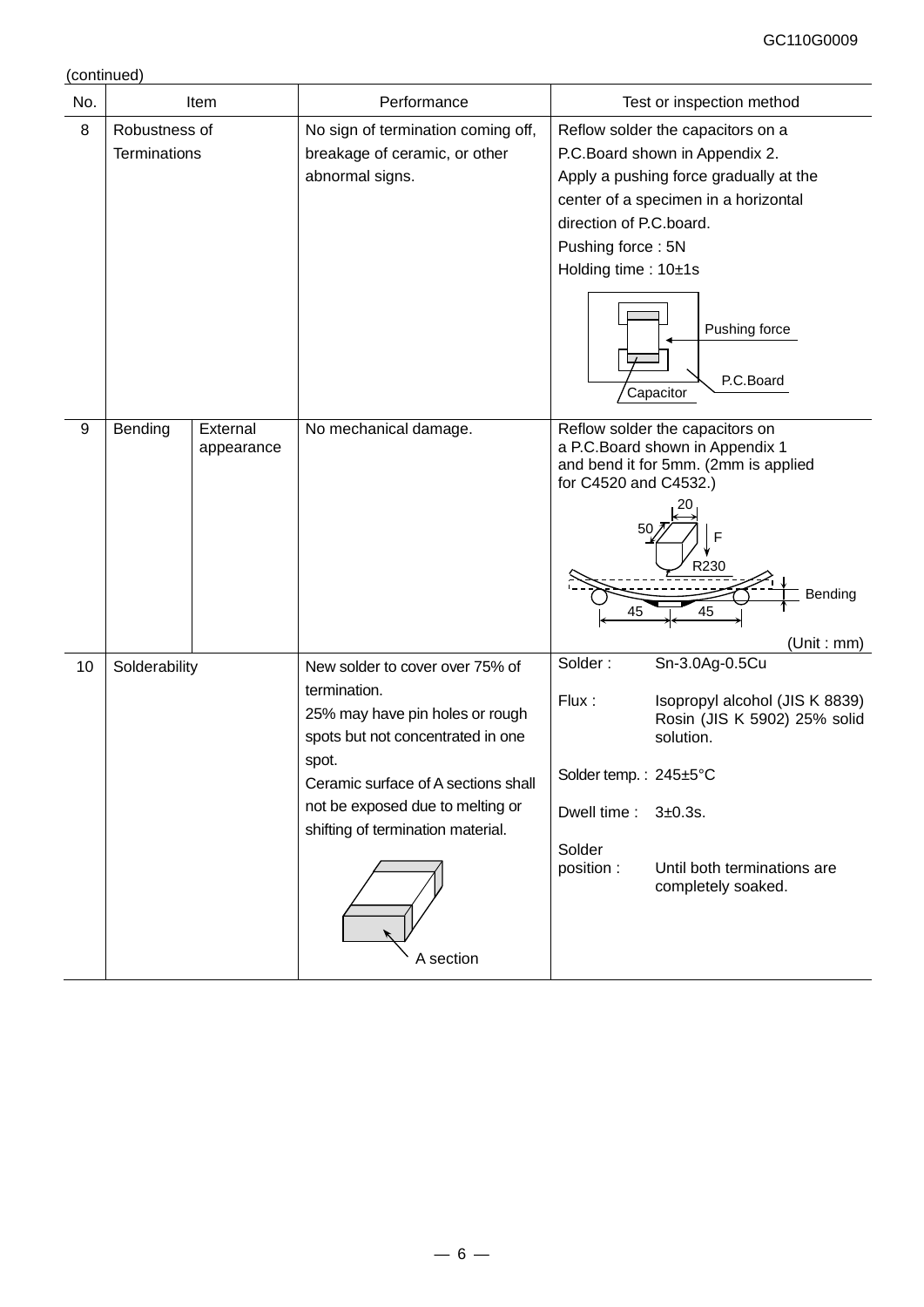(continued)

| No. |                         | Item                          | Performance                                                                          |                 |                                                | Test or inspection method                                                  |                                                                                          |         |                                                                              |                                                       |
|-----|-------------------------|-------------------------------|--------------------------------------------------------------------------------------|-----------------|------------------------------------------------|----------------------------------------------------------------------------|------------------------------------------------------------------------------------------|---------|------------------------------------------------------------------------------|-------------------------------------------------------|
| 11  | Resistance<br>to solder | External<br>appearance        | No cracks are allowed and<br>terminations shall be covered at                        |                 |                                                |                                                                            | Solder:                                                                                  |         | Sn-3.0Ag-0.5Cu                                                               |                                                       |
|     | heat                    | Capacitance                   | least 60% with new solder.                                                           |                 |                                                |                                                                            | Flux:                                                                                    |         |                                                                              | Isopropyl alcohol (JIS K)<br>8839) Rosin (JIS K 5902) |
|     |                         |                               | Characteristics                                                                      |                 |                                                | Change from the<br>value before test                                       |                                                                                          |         | 25% solid solution.                                                          |                                                       |
|     |                         | Class<br>COG<br>± 2.5%<br>1   |                                                                                      |                 | Solder temp.: 260±5°C<br>Dwell time: $10±1s$ . |                                                                            |                                                                                          |         |                                                                              |                                                       |
|     |                         |                               | Class<br>2                                                                           | X7R             |                                                | ± 7.5%                                                                     |                                                                                          |         |                                                                              |                                                       |
|     |                         | Q                             | Meet the initial spec.                                                               |                 |                                                |                                                                            | Solder<br>position :                                                                     |         | Until both terminations                                                      |                                                       |
|     |                         | (Class1)                      |                                                                                      |                 |                                                |                                                                            |                                                                                          |         | are completely soaked.<br>Pre-heating: Temp. - 110~140°C                     |                                                       |
|     |                         | $\overline{D.F.}$<br>(Class2) | Meet the initial spec.                                                               |                 |                                                |                                                                            |                                                                                          |         | Time $-30\nu$ 60s.                                                           |                                                       |
|     |                         | Insulation<br>Resistance      | Meet the initial spec.                                                               |                 |                                                |                                                                            | condition for                                                                            |         | Leave the capacitors in ambient                                              |                                                       |
|     |                         | Voltage<br>proof              | damage.                                                                              |                 |                                                | No insulation breakdown or other                                           | Class 1: 6~24h                                                                           |         | Class 2: 24±2h before measurement.                                           |                                                       |
| 12  | Vibration               | External<br>appearance        | No mechanical damage.                                                                |                 |                                                |                                                                            |                                                                                          |         | Frequency: 10~55~10Hz                                                        |                                                       |
|     |                         | Capacitance                   | Change from the<br>Characteristics<br>value before test                              |                 |                                                |                                                                            | Reciprocating sweep time: 1 min.<br>Amplitude: 1.5mm                                     |         |                                                                              |                                                       |
|     |                         |                               |                                                                                      |                 |                                                |                                                                            | Repeat this for 2h each in 3                                                             |         |                                                                              |                                                       |
|     |                         |                               | Class                                                                                | COG             |                                                | ± 2.5%                                                                     | perpendicular directions(Total 6h).                                                      |         |                                                                              |                                                       |
|     |                         |                               | Class<br>2                                                                           | X7R             |                                                | ± 7.5%                                                                     |                                                                                          |         |                                                                              |                                                       |
|     |                         | Q                             |                                                                                      |                 |                                                |                                                                            | Reflow solder the capacitors on a<br>P.C. Board shown in Appendix 2 before<br>testing.   |         |                                                                              |                                                       |
|     |                         | (Class1)                      | Meet the initial spec.                                                               |                 |                                                |                                                                            |                                                                                          |         |                                                                              |                                                       |
|     |                         | D.F.<br>(Class2)              | Meet the initial spec.                                                               |                 |                                                |                                                                            |                                                                                          |         |                                                                              |                                                       |
| 13  | Temperature<br>Cycle    | External<br>appearance        | No mechanical damage.                                                                |                 |                                                |                                                                            | following table.                                                                         |         | Expose the capacitors in the condition<br>step1 through step 4 listed in the |                                                       |
|     |                         | Capacitance                   |                                                                                      |                 |                                                |                                                                            | Temp. cycle: 5 cycles                                                                    |         |                                                                              |                                                       |
|     |                         |                               |                                                                                      | Characteristics |                                                | Change from the<br>value before test                                       | Step                                                                                     |         | Temperature(°C)                                                              | Time (min.)                                           |
|     |                         |                               | Class                                                                                | COG             | Please contact                                 |                                                                            | 1                                                                                        | temp.±3 | Min. operating                                                               | $30 \pm 3$                                            |
|     |                         |                               | Class                                                                                | X7R             | with our sales<br>representative.              |                                                                            | $\overline{2}$                                                                           |         | Ambient Temp.                                                                | $2 - 5$                                               |
|     |                         |                               | 2                                                                                    |                 |                                                |                                                                            | 3                                                                                        | temp.±2 | Max. operating                                                               | $30 \pm 2$                                            |
|     |                         | Q<br>(Class1)                 | Meet the initial spec.                                                               |                 |                                                |                                                                            | 4                                                                                        |         | Ambient Temp.                                                                | $2 - 5$                                               |
|     |                         | D.F.<br>(Class2)              | Meet the initial spec.<br>Meet the initial spec.<br>No insulation breakdown or other |                 |                                                |                                                                            | As for Min./Max. operating temp.,<br>please refer to "3. OPERATING<br>TEMPERATURE RANGE" |         |                                                                              |                                                       |
|     |                         | Insulation<br>Resistance      |                                                                                      |                 |                                                | Leave the capacitors in ambient<br>condition for                           |                                                                                          |         |                                                                              |                                                       |
|     |                         | Voltage                       |                                                                                      |                 |                                                |                                                                            | Class 1: 6~24h<br>Class 2 : 24±2h before measurement.                                    |         |                                                                              |                                                       |
|     | proof<br>damage.        |                               |                                                                                      | testing.        |                                                | Reflow solder the capacitors on a<br>P.C. Board shown in Appendix 2 before |                                                                                          |         |                                                                              |                                                       |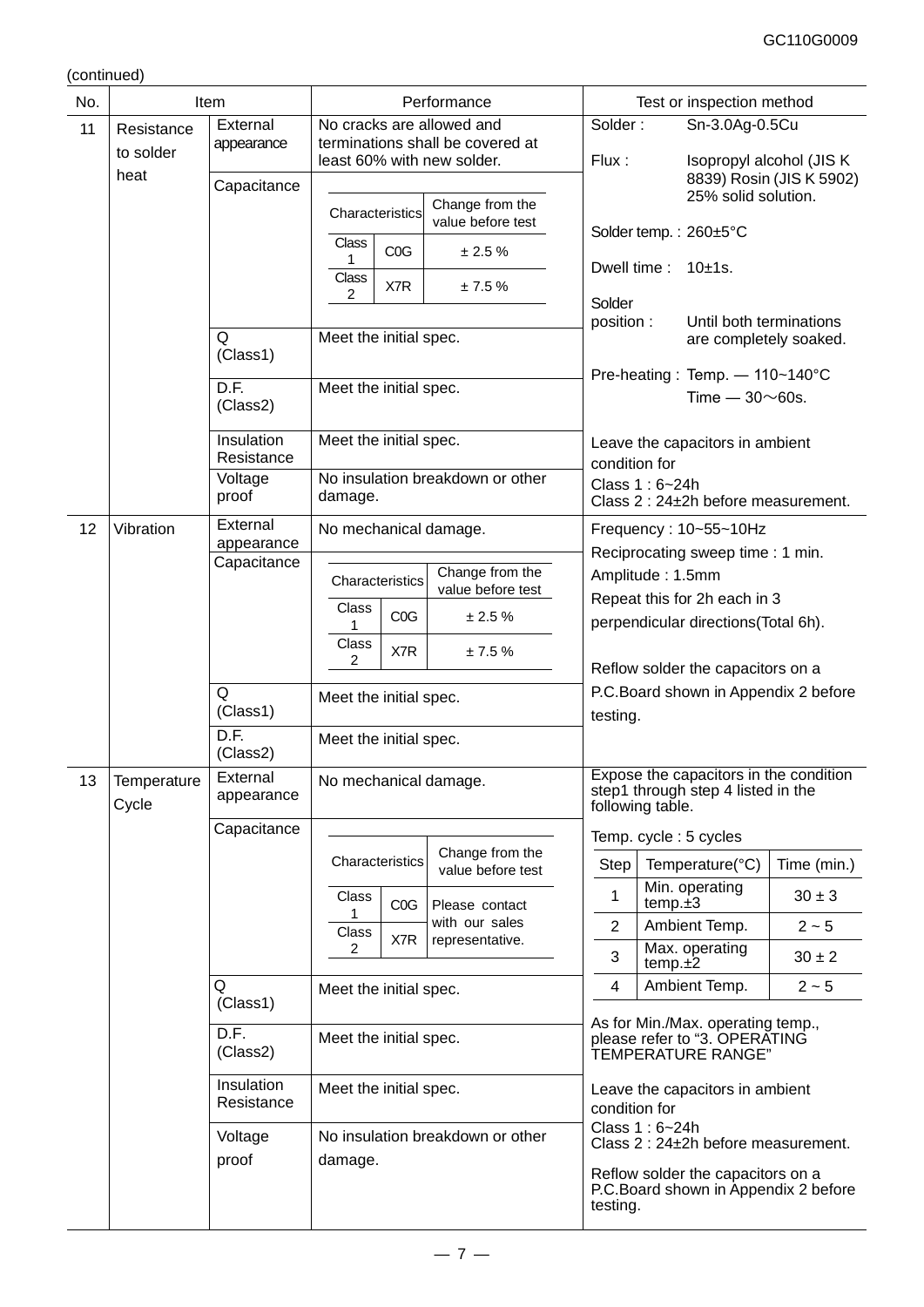(continued)

| No. | Item                   |                          | Performance                                                                                                                                              | Test or inspection method                                                                                                                                                                                                                 |  |  |
|-----|------------------------|--------------------------|----------------------------------------------------------------------------------------------------------------------------------------------------------|-------------------------------------------------------------------------------------------------------------------------------------------------------------------------------------------------------------------------------------------|--|--|
| 14  | Moisture<br>Resistance | External<br>appearance   | No mechanical damage.                                                                                                                                    | Test temp.: $40\pm2^{\circ}C$<br>Test humidity: 90~95%RH                                                                                                                                                                                  |  |  |
|     | (Steady<br>State)      | Capacitance              | Change from the<br>Characteristics<br>value before test<br>Class                                                                                         | Test time: 500 +24,0h<br>Leave the capacitors in ambient                                                                                                                                                                                  |  |  |
|     |                        |                          | C <sub>0</sub> G<br>Please contact<br>with our sales<br>Class<br>representative.<br>X7R<br>$\overline{2}$                                                | condition for<br>Class 1: 6~24h<br>Class 2 : 24±2h before measurement.                                                                                                                                                                    |  |  |
|     |                        | Q<br>(Class1)            | 350 min.                                                                                                                                                 | Reflow solder the capacitors on a<br>P.C.Board shown in Appendix 2 before                                                                                                                                                                 |  |  |
|     |                        | D.F.<br>(Class2)         | 200% of initial spec. max.                                                                                                                               | testing.                                                                                                                                                                                                                                  |  |  |
|     |                        | Insulation<br>Resistance | 1,000 $M\Omega$ min.                                                                                                                                     |                                                                                                                                                                                                                                           |  |  |
| 15  | Life                   | External<br>appearance   | No mechanical damage.                                                                                                                                    | Test temp.: Maximum operating<br>temperature±2°C<br>Applied voltage : Please contact with our                                                                                                                                             |  |  |
|     |                        | Capacitance              | Change from the<br>Characteristics<br>value before test<br>Class<br>COG<br>Please contact<br>1<br>with our sales<br>Class<br>representative.<br>X7R<br>2 | sales representative.<br>Test time: 1,000 +48,0h<br>Charge/discharge current: 50mA or lower<br>Leave the capacitors in ambient<br>condition for                                                                                           |  |  |
|     |                        | Q                        | 350 min.                                                                                                                                                 | Class 1: 6~24h<br>Class 2 : 24±2h before measurement.                                                                                                                                                                                     |  |  |
|     |                        | (Class1)                 |                                                                                                                                                          | Reflow solder the capacitors on a<br>P.C. Board shown in Appendix 2 before                                                                                                                                                                |  |  |
|     |                        | D.F.<br>(Class2)         | 200% of initial spec. max.                                                                                                                               | testing.<br>Initial value setting (only for class 2)                                                                                                                                                                                      |  |  |
|     |                        | Insulation<br>Resistance | $1,000M\Omega$ min.                                                                                                                                      | Voltage conditioning 《After voltage treat<br>the capacitors under testing temperature<br>and voltage for 1 hour, leave the<br>capacitors in ambient condition for 24±2h<br>before measurement.<br>Use this measurement for initial value. |  |  |

\*As for the initial measurement of capacitors (Class2) on number 7,11,12,13 and 14, leave capacitors at 150 -10,0°C for 1 hour and measure the value after leaving capacitors for 24±2h in ambient condition.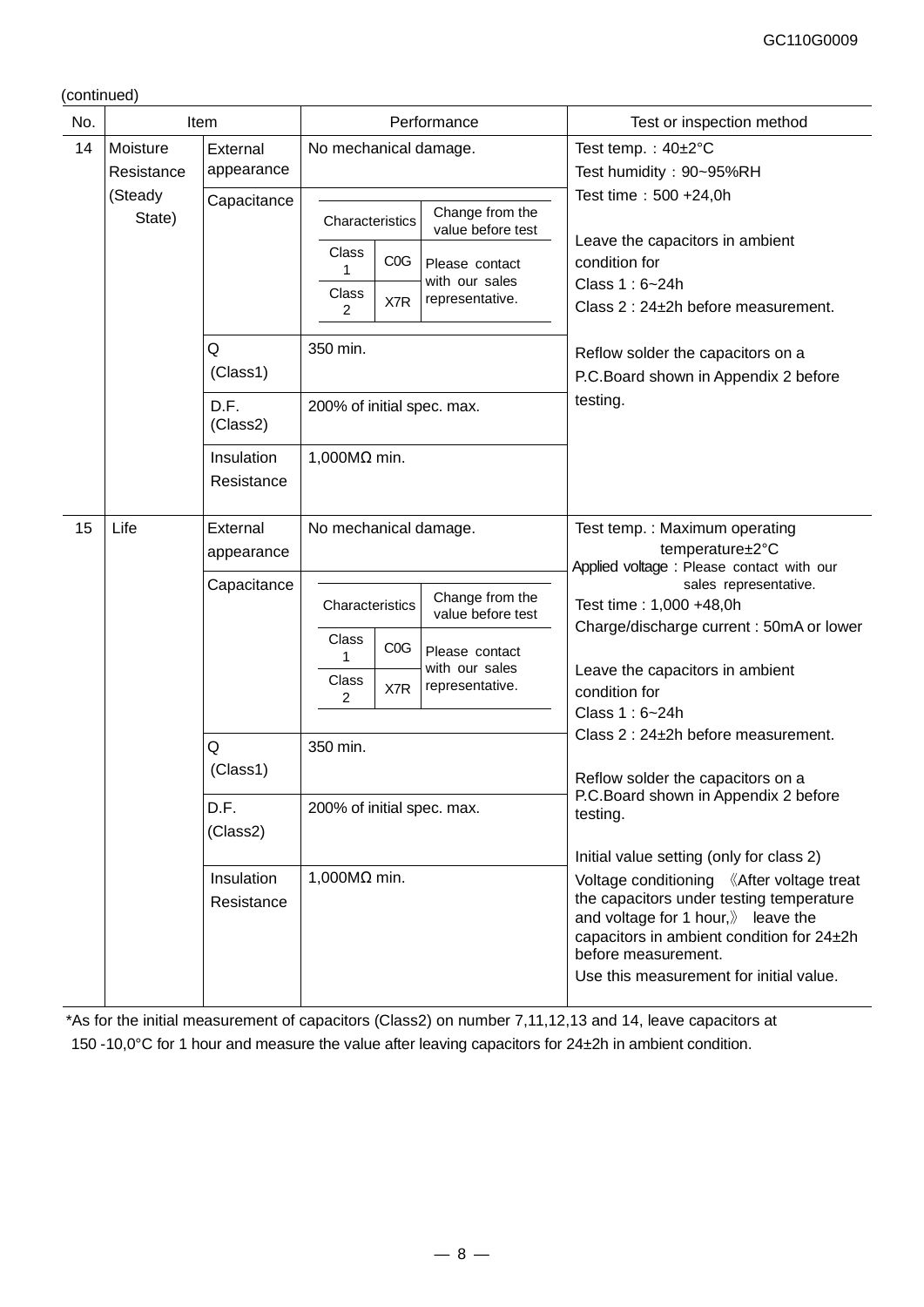

|                     |     |     | (Unit : mm) |
|---------------------|-----|-----|-------------|
| Symbol<br>Case size | а   |     | C           |
| C3225 [CC1210]      | 2.2 | 5.0 | 2.9         |
| C4520 [CC1808]      | 3.5 | 7.0 | 2.5         |
| C4532 [CC1812]      | 3.5 | 7.0 | 37          |

1. Material : Glass Epoxy(As per JIS C6484 GE4)

2. Thickness : 1.6mm

Copper(Thickness:0.035mm) Solder resist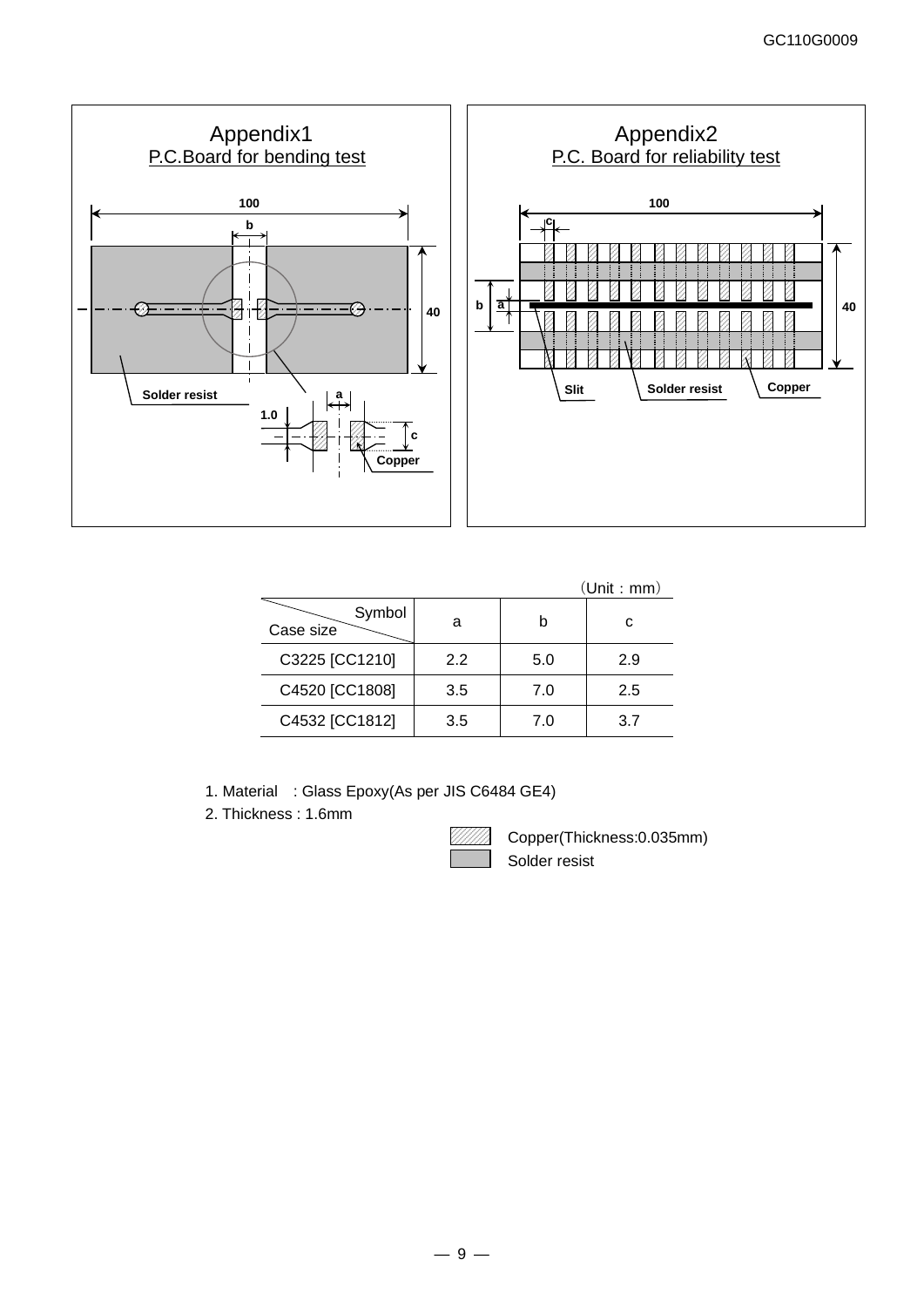## **8. INSIDE STRUCTURE AND MATERIAL**



| No.          | <b>NAME</b>       | <b>MATERIAL</b>                          |                    |  |  |  |
|--------------|-------------------|------------------------------------------|--------------------|--|--|--|
|              |                   | Class1                                   | Class <sub>2</sub> |  |  |  |
| 1            | <b>Dielectric</b> | CaZrO <sub>3</sub><br>BaTiO <sub>3</sub> |                    |  |  |  |
| $\mathbf{2}$ | Electrode         | Nickel (Ni)                              |                    |  |  |  |
| 3            |                   | Copper (Cu)                              |                    |  |  |  |
| 4            | Termination       | Conductive resin (Filler: Ag)            |                    |  |  |  |
| 5            |                   | Nickel (Ni)                              |                    |  |  |  |
| 6            |                   | Tin (Sn)                                 |                    |  |  |  |

## **9. CAUTION FOR PRODUCTS WITH SOFT TERMINATION**

This product contains Ag (Silver) as part of the middle layer of termination. To avoid electromigration of Ag under high temperature and humidity, and failures caused by corrosive gas, chip capacitors on P.C boards should be protected by moisture proof-sealing.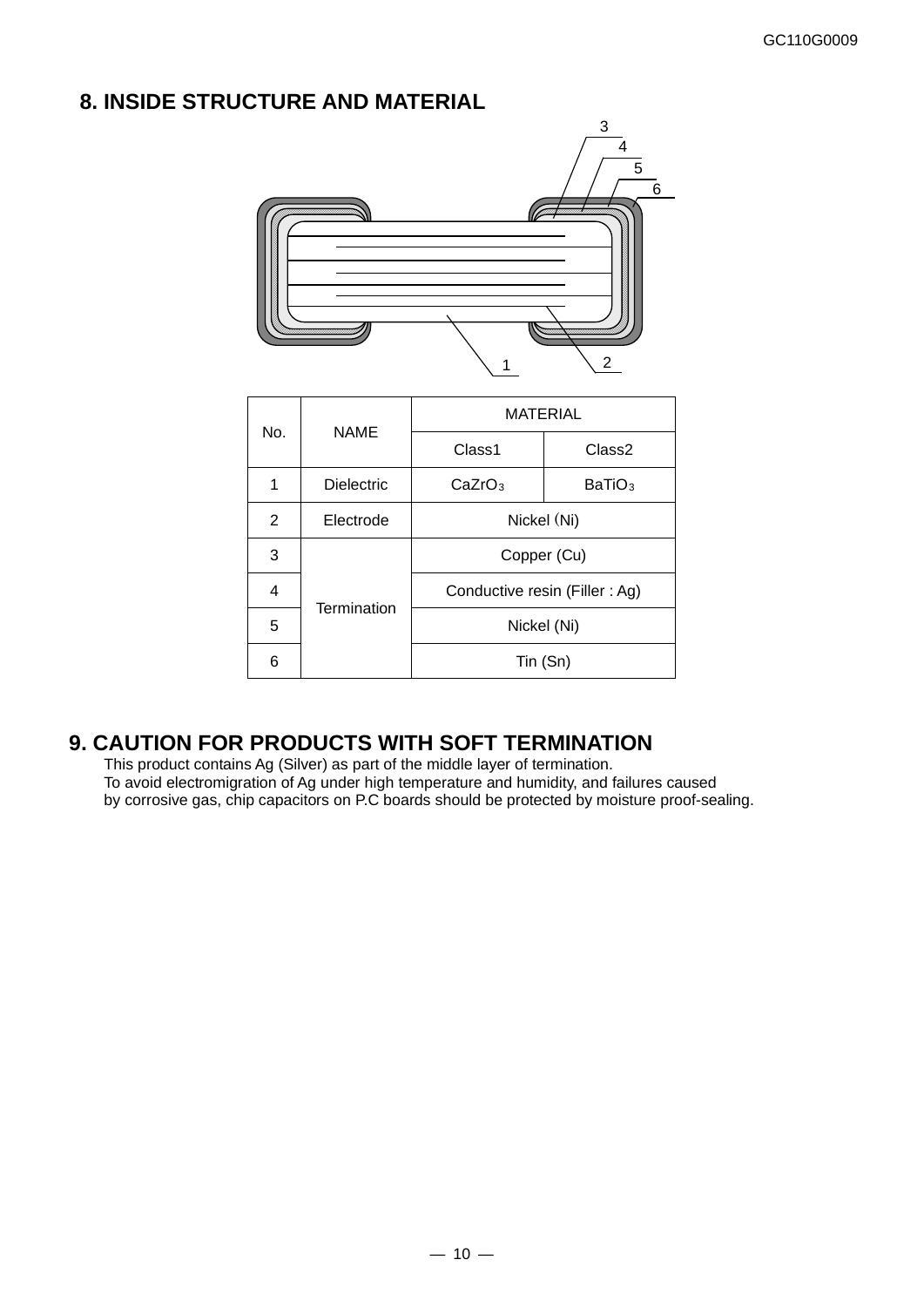## **10. PACKAGING**

Packaging shall be done to protect the components from the damage during transportation and storing, and a label which has the following information shall be attached.

- 9.1 Each plastic bag for bulk packaging contains 1000pcs. And the minimum quantity for Bulk packaging is 1000pcs.
- 9.2 Tape packaging is as per 14. TAPE PACKAGING SPECIFICATION.
	- 1) Inspection No.\*
	- 2) TDK P/N
	- 3) Customer's P/N
	- 4) Quantity

\*Composition of Inspection No.

| Example | F 2 A |                   | $\sim$ |     | $23 - 001$ |
|---------|-------|-------------------|--------|-----|------------|
|         |       | $(a)$ $(b)$ $(c)$ |        | (d) | (e)        |

- (a) Line code
- (b) Last digit of the year

(c) Month and A for January and B for February and so on. (Skip I)

(d) Inspection Date of the month.

(e) Serial No. of the day

#### \*Composition of new Inspection No.

(Implemented on and after May 1, 2019 in sequence)

| Example |     | $       F       2    E       2    A     A     0     1  $ |                 |  |     |  |  |
|---------|-----|----------------------------------------------------------|-----------------|--|-----|--|--|
|         | (a) |                                                          | (b) $(c)$ $(d)$ |  | (e) |  |  |

- (a) Prefix
- (b) Line code
- (c) Last digit of the year
- (d) Month and A for January and B for February and so on. (Skip I)
- (e) Inspection Date of the month.
- (f) Serial No. of the day(00  $\sim$  ZZ)
- (g) Suffix(00  $\sim$  ZZ)

\*It was shifted to the new inspection No. on and after May 2019, but the implementation timing may be different depending on shipment bases.

Until the shift is completed, either current or new composition of inspection No. will be applied.

## **11. RECOMMENDATION**

It is recommended to provide a slit (about 1mm width) in the board under the components to improve washing flux. And please make sure to dry detergent up completely before.

It is recommended to use low activated flux ( Chlorine content : less than 0.1wt% ) such Rosin due to high voltage usage.

## **12. SOLDERING CONDITION**

Reflow soldering only.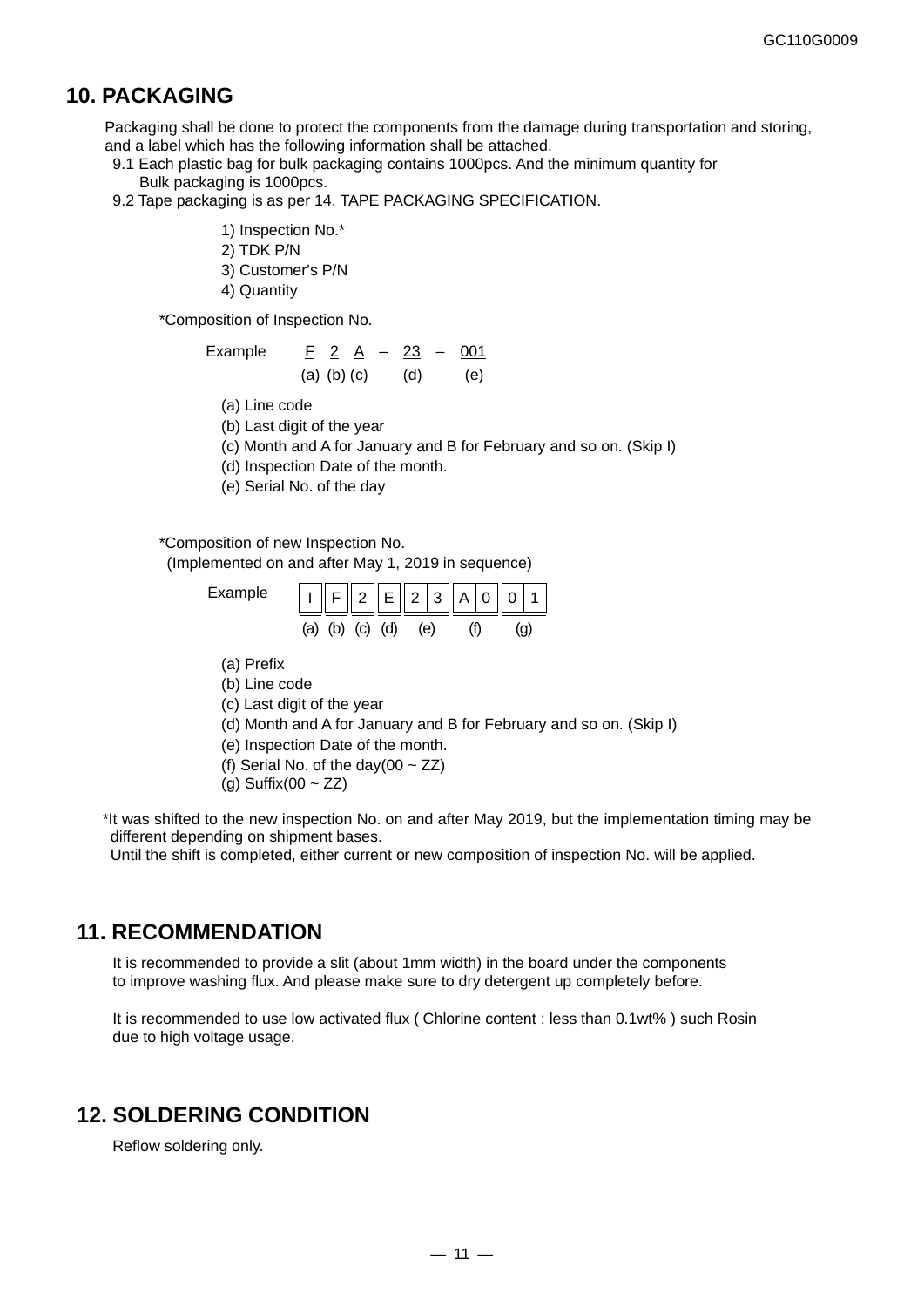## **13. CAUTION**

| No. | <b>Process</b>                           | Condition                                                                                                                                                                                                                                                                                                                                                                                                                                                                                                                                                                                                                                                                                                                                                                                                                                                                                                                                                                                                                                                                                                                                                                                                                                                                                                                                                                                                                                                                                                                                                                               |
|-----|------------------------------------------|-----------------------------------------------------------------------------------------------------------------------------------------------------------------------------------------------------------------------------------------------------------------------------------------------------------------------------------------------------------------------------------------------------------------------------------------------------------------------------------------------------------------------------------------------------------------------------------------------------------------------------------------------------------------------------------------------------------------------------------------------------------------------------------------------------------------------------------------------------------------------------------------------------------------------------------------------------------------------------------------------------------------------------------------------------------------------------------------------------------------------------------------------------------------------------------------------------------------------------------------------------------------------------------------------------------------------------------------------------------------------------------------------------------------------------------------------------------------------------------------------------------------------------------------------------------------------------------------|
| 1   | Operating<br>Condition<br>(Storage, Use, | 1-1. Storage, Use<br>The capacitors must be stored in an ambient temperature of 5 to $40^{\circ}$ C with a relative<br>humidity of 20 to 70%RH. JIS C 60721-3-1 Class 1K2 should be followed for the<br>other climatic conditions.                                                                                                                                                                                                                                                                                                                                                                                                                                                                                                                                                                                                                                                                                                                                                                                                                                                                                                                                                                                                                                                                                                                                                                                                                                                                                                                                                      |
|     | Transportation)                          | 1) High temperature and humidity environment may affect a capacitor's solder ability<br>because it accelerates terminal oxidization. They also deteriorate performance of<br>taping and packaging. Therefore, SMD capacitors shall be used within 6 months. For<br>capacitors with terminal electrodes consisting of silver or silver-palladium which tend<br>to become oxidized or sulfurized, use as soon as possible, such as within one month<br>after opening the bag.                                                                                                                                                                                                                                                                                                                                                                                                                                                                                                                                                                                                                                                                                                                                                                                                                                                                                                                                                                                                                                                                                                             |
|     |                                          | 2) When capacitors are stored for a longer time period than 6 months, confirm the<br>solderability of the capacitors prior to use.<br>During storage, keep the minimum packaging unit in its original packaging without<br>opening it.<br>Do not deviate from the above temperature and humidity conditions even for a short<br>term.                                                                                                                                                                                                                                                                                                                                                                                                                                                                                                                                                                                                                                                                                                                                                                                                                                                                                                                                                                                                                                                                                                                                                                                                                                                   |
|     |                                          | 3) Corrosive gasses in the air or atmosphere may result in deterioration of the reliability,<br>such as poor solderability of the terminal electrodes. Do not store capacitors where<br>they will be exposed to corrosive gas (e.g., hydrogen sulfide, sulfur dioxide, chlorine<br>ammonia etc.)                                                                                                                                                                                                                                                                                                                                                                                                                                                                                                                                                                                                                                                                                                                                                                                                                                                                                                                                                                                                                                                                                                                                                                                                                                                                                        |
|     |                                          | 4) Solderability and electrical performance may deteriorate due to photochemical<br>change in the terminal electrode if stored in direct sunlight, or due to condensation<br>from rapid changes in humidity.<br>The capacitors especially which use resin material must be operated and stored in an<br>environment free of dew condensation, as moisture absorption due to condensation<br>may affect the performance.                                                                                                                                                                                                                                                                                                                                                                                                                                                                                                                                                                                                                                                                                                                                                                                                                                                                                                                                                                                                                                                                                                                                                                 |
|     |                                          | 5) Refer to JIS C 60721-3-1, class 1K2 for other climate conditions.                                                                                                                                                                                                                                                                                                                                                                                                                                                                                                                                                                                                                                                                                                                                                                                                                                                                                                                                                                                                                                                                                                                                                                                                                                                                                                                                                                                                                                                                                                                    |
|     |                                          | 1-2. Handling in transportation<br>In case of the transportation of the capacitors, the performance of the capacitors<br>1)<br>may be deteriorated depending on the transportation condition.<br>(Refer to JEITA RCR-2335C 9.2 Handling in transportation)                                                                                                                                                                                                                                                                                                                                                                                                                                                                                                                                                                                                                                                                                                                                                                                                                                                                                                                                                                                                                                                                                                                                                                                                                                                                                                                              |
| 2   | Circuit design<br>$\sqrt{2}$ Caution     | 2-1. Operating temperature<br>Operating temperature should be followed strictly within this specification, especially<br>be careful with maximum temperature.                                                                                                                                                                                                                                                                                                                                                                                                                                                                                                                                                                                                                                                                                                                                                                                                                                                                                                                                                                                                                                                                                                                                                                                                                                                                                                                                                                                                                           |
|     |                                          | 1) Upper category temperature (maximum operating temperature) is specified.<br>It is necessary to select a capacitor whose rated temperature us higher than the operating<br>temperature. Also, it is necessary to consider the temperature distribution in the equipment and<br>seasonal temperature variation.                                                                                                                                                                                                                                                                                                                                                                                                                                                                                                                                                                                                                                                                                                                                                                                                                                                                                                                                                                                                                                                                                                                                                                                                                                                                        |
|     |                                          | 2) Surface temperature including self heating should be below maximum operating<br>temperature.<br>Due to dielectric loss, capacitors will heat itself when AC is applied due to ESR.<br>Especially at high frequencies, please be careful that the heat might be so extreme.<br>Also, even if the surface temperature of the capacitor includes self-heating and is<br>the maximum operating temperature or lower, excessive heating of the capacitor<br>due to self-heating may cause deterioration of the characteristics and reliability of<br>the capacitor.<br>The self-heating temperature rise of the capacitor changes depending on the<br>difference in heat radiation due to the mounting method to the device, the ambient<br>temperature, the cooling method of the device and circuit board material and the<br>design, etc.<br>The load should be contained so that the self-heating temperature rise of the<br>capacitor body in a natural convection environment at an ambient temperature of<br>25°C remain below 20°C.<br>When using in a high-frequency circuit or a circuit in which a capacitor generates<br>heat, such as when a high-frequency ripple current flows, pay attention to the above<br>precautions. (Note that accurate measurement may not be possible with self-heating<br>measurement when the equipment applies cooling other than natural convection<br>such as a cooling fan.)<br>3) The electrical characteristics of the capacitors will vary depending on the<br>temperature. The capacitors should be selected and designed in taking the |
|     |                                          | temperature into consideration.                                                                                                                                                                                                                                                                                                                                                                                                                                                                                                                                                                                                                                                                                                                                                                                                                                                                                                                                                                                                                                                                                                                                                                                                                                                                                                                                                                                                                                                                                                                                                         |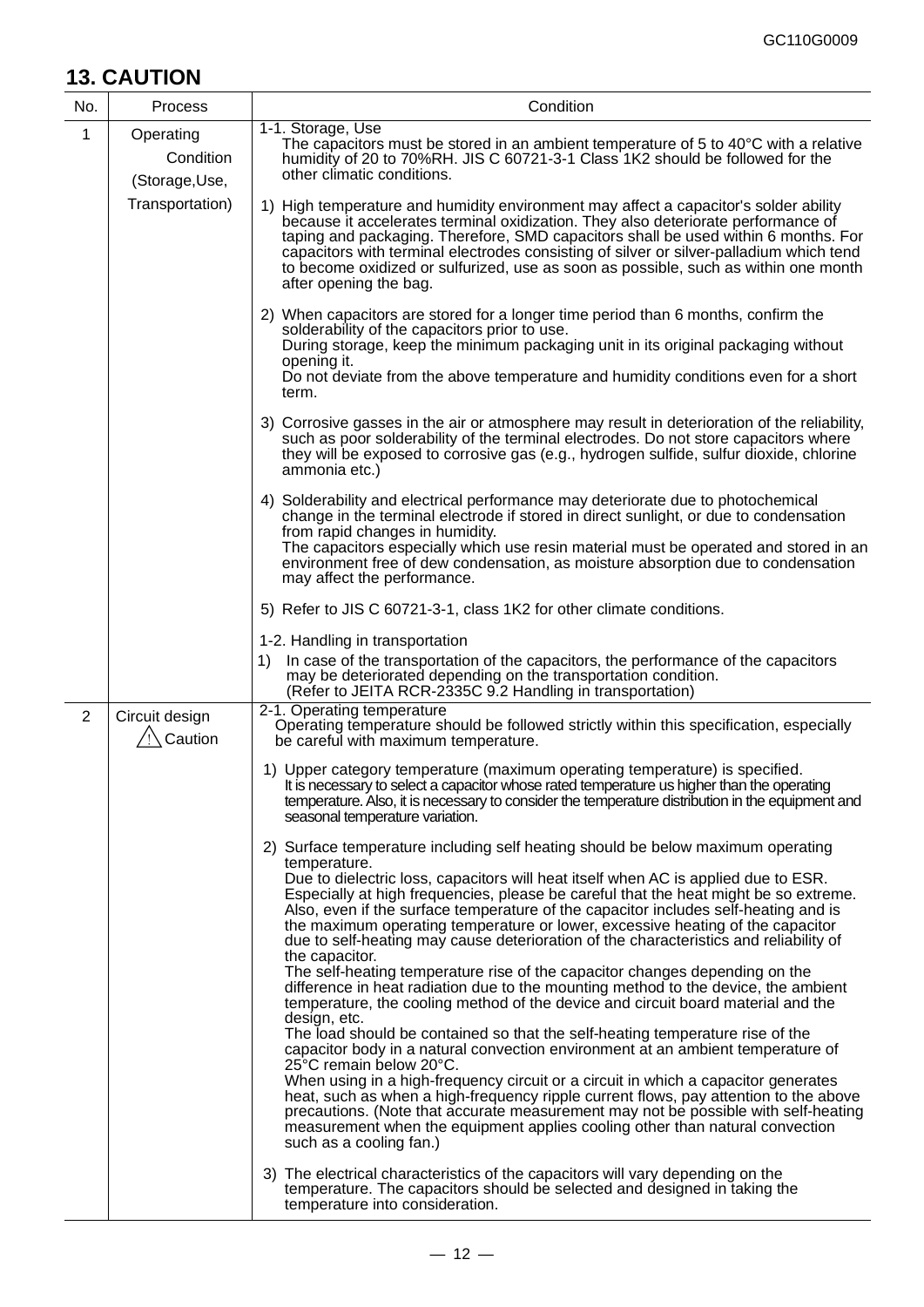| No.            | Process            | Condition                                                                                                                                                                                                                                                                                             |  |  |  |  |  |
|----------------|--------------------|-------------------------------------------------------------------------------------------------------------------------------------------------------------------------------------------------------------------------------------------------------------------------------------------------------|--|--|--|--|--|
| $\overline{2}$ | Circuit design     | 2-2. When overvoltage is applied                                                                                                                                                                                                                                                                      |  |  |  |  |  |
|                | $\sqrt{2}$ Caution | Applying overvoltage to a capacitor may cause dielectric breakdown and result in a<br>short circuit. The duration until dielectric breakdown depends on the applied voltage<br>and the ambient temperature.                                                                                           |  |  |  |  |  |
|                |                    | 2-3. Operating voltage                                                                                                                                                                                                                                                                                |  |  |  |  |  |
|                |                    | 1) Operating voltage across the terminals should be below the rated voltage.                                                                                                                                                                                                                          |  |  |  |  |  |
|                |                    | When AC and DC are super imposed, V <sub>0-P</sub> must be below the rated voltage.                                                                                                                                                                                                                   |  |  |  |  |  |
|                |                    | $-$ (1) and (2)<br>AC or pulse with overshooting, V <sub>P-P</sub> must be below the rated voltage.                                                                                                                                                                                                   |  |  |  |  |  |
|                |                    | $-$ (3), (4) and (5)<br>When the voltage is started to apply to the circuit or it is stopped applying, the<br>irregular voltage may be generated for a transit period because of resonance or<br>switching. Be sure to use the capacitors within rated voltage containing these<br>Irregular voltage. |  |  |  |  |  |
|                |                    | (1) DC voltage<br>(2) DC+AC voltage<br>(3) AC voltage<br>Voltage                                                                                                                                                                                                                                      |  |  |  |  |  |
|                |                    | Positional<br>$V_{0-P}$<br>$\mathsf{V}_{\mathsf{P-P}}$<br>$V_{0-P}$<br>Measurement<br>l0<br>(Rated voltage)<br>$0 -$<br>0                                                                                                                                                                             |  |  |  |  |  |
|                |                    | (4) Pulse voltage $(A)$ (5) Pulse voltage (B)<br>Voltage                                                                                                                                                                                                                                              |  |  |  |  |  |
|                |                    | Positional<br>$V_{P-P}$<br>$V_{P-P}$<br>Measurement<br>(Rated voltage)                                                                                                                                                                                                                                |  |  |  |  |  |
|                |                    | 2) Even below the rated voltage, if repetitive high frequency AC or pulse is applied, the<br>reliability of the capacitors may be reduced.                                                                                                                                                            |  |  |  |  |  |
|                |                    | The effective capacitance will vary depending on applied DC and AC voltages.<br>3)<br>The capacitors should be selected and designed in taking the voltages into<br>consideration.                                                                                                                    |  |  |  |  |  |
|                |                    | Abnormal voltage (surge voltage, static electricity, pulse voltage, etc.) shall not<br>4)<br>exceed the rated voltage.                                                                                                                                                                                |  |  |  |  |  |
|                |                    | 5) When capacitors are used in a series connection, it is necessary to add a balancing<br>circuit such as voltage dividing resistors in order to avoid an imbalance in the voltage<br>applied to each capacitor.                                                                                      |  |  |  |  |  |
|                |                    | 2-3. Frequency<br>When the capacitors (Class 2) are used in AC and/or pulse voltages, the<br>1)<br>capacitors may vibrate themselves and generate audible sound.                                                                                                                                      |  |  |  |  |  |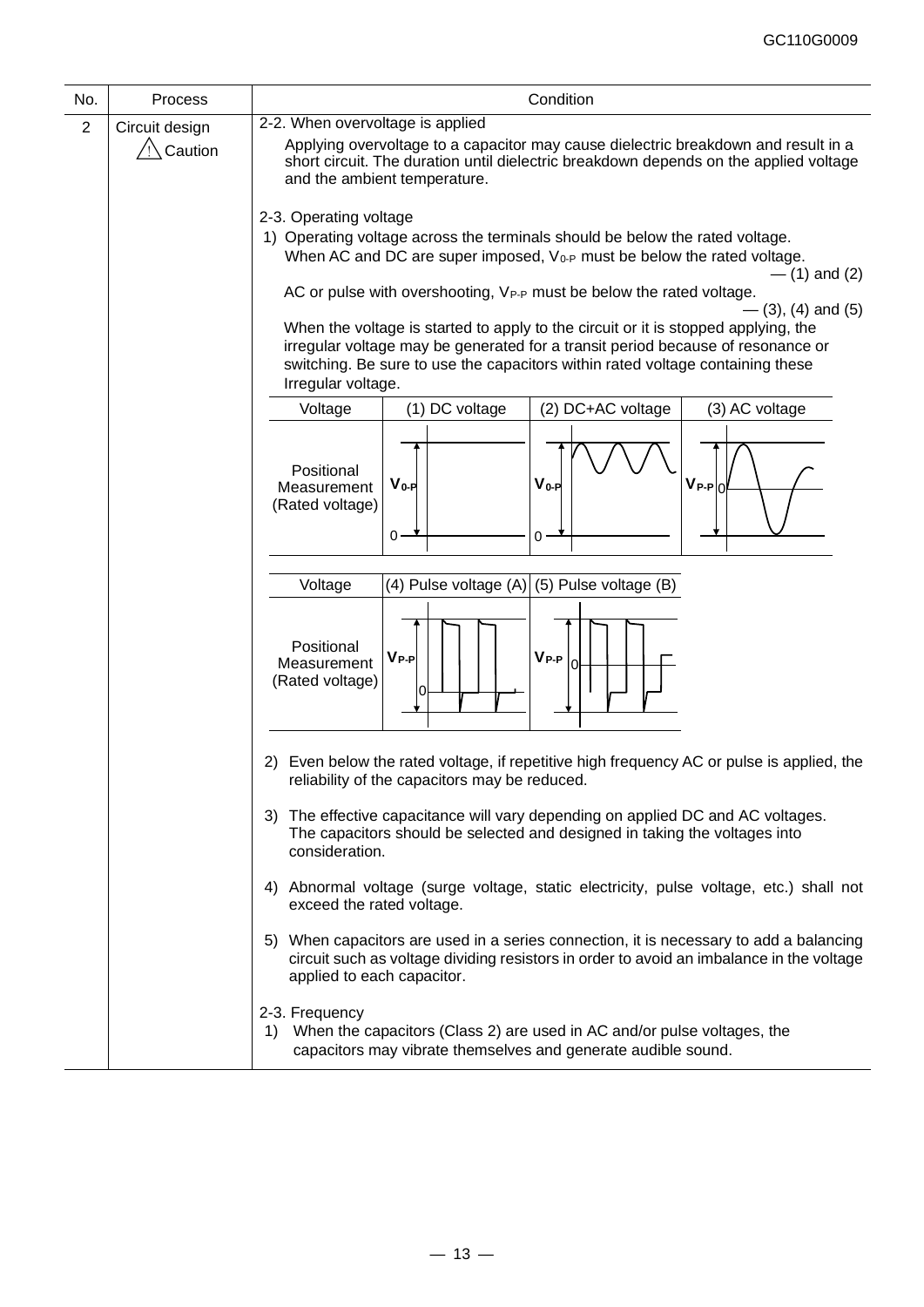| No.                                                        | <b>Process</b>         |                                                                                                                                                                                                                                                                                                                                                                                |                                       | Condition         |                                                                                                                                                                                                                                                   |  |
|------------------------------------------------------------|------------------------|--------------------------------------------------------------------------------------------------------------------------------------------------------------------------------------------------------------------------------------------------------------------------------------------------------------------------------------------------------------------------------|---------------------------------------|-------------------|---------------------------------------------------------------------------------------------------------------------------------------------------------------------------------------------------------------------------------------------------|--|
| 3                                                          | Designing<br>P.C.board | The amount of solder at the terminations has a direct effect on the reliability of the<br>capacitors.<br>1) The greater the amount of solder, the higher the stress on the chip capacitors,<br>and the more likely that it will break. When designing a P.C.board, determine the<br>shape and size of the solder lands to have proper amount of solder on the<br>terminations. |                                       |                   |                                                                                                                                                                                                                                                   |  |
|                                                            |                        | 2) Avoid using common solder land for multiple terminations and provide individual<br>solder land for each terminations.                                                                                                                                                                                                                                                       |                                       |                   |                                                                                                                                                                                                                                                   |  |
|                                                            |                        | 3) Size and recommended land dimensions.                                                                                                                                                                                                                                                                                                                                       |                                       |                   |                                                                                                                                                                                                                                                   |  |
| D<br>Slit<br>Chip capacitors<br>Solder land<br>C<br>в<br>Α |                        |                                                                                                                                                                                                                                                                                                                                                                                |                                       |                   | Solder resist                                                                                                                                                                                                                                     |  |
|                                                            |                        | Reflow soldering                                                                                                                                                                                                                                                                                                                                                               |                                       |                   | (Unit : mm)                                                                                                                                                                                                                                       |  |
|                                                            |                        | Case size<br>Symbol                                                                                                                                                                                                                                                                                                                                                            | C3225<br>[CC1210]                     | C4520<br>[CC1808] | C4532<br>[CC1812]                                                                                                                                                                                                                                 |  |
|                                                            |                        | Α                                                                                                                                                                                                                                                                                                                                                                              | $2.0 - 2.4$                           | $3.1 - 3.7$       | $3.1 - 3.7$                                                                                                                                                                                                                                       |  |
|                                                            |                        | B                                                                                                                                                                                                                                                                                                                                                                              | $1.0 - 1.2$                           | $1.2 - 1.4$       | $1.2 - 1.4$                                                                                                                                                                                                                                       |  |
|                                                            |                        | $\mathsf C$                                                                                                                                                                                                                                                                                                                                                                    | $1.9 - 2.5$                           | $1.5 - 2.0$       | $2.4 - 3.2$                                                                                                                                                                                                                                       |  |
|                                                            |                        | D                                                                                                                                                                                                                                                                                                                                                                              | $1.0 - 1.3$                           | $1.0 - 1.3$       | $1.0 - 1.3$                                                                                                                                                                                                                                       |  |
|                                                            |                        | 4)<br>completely before.                                                                                                                                                                                                                                                                                                                                                       | such Rosin due to high voltage usage. |                   | It is recommended to provide a slit (about 1mm width) in the board under the<br>components to improve washing flux. And please make sure to dry detergent up<br>It is recommended to use low activated flux (Chlorine content : less than 0.1wt%) |  |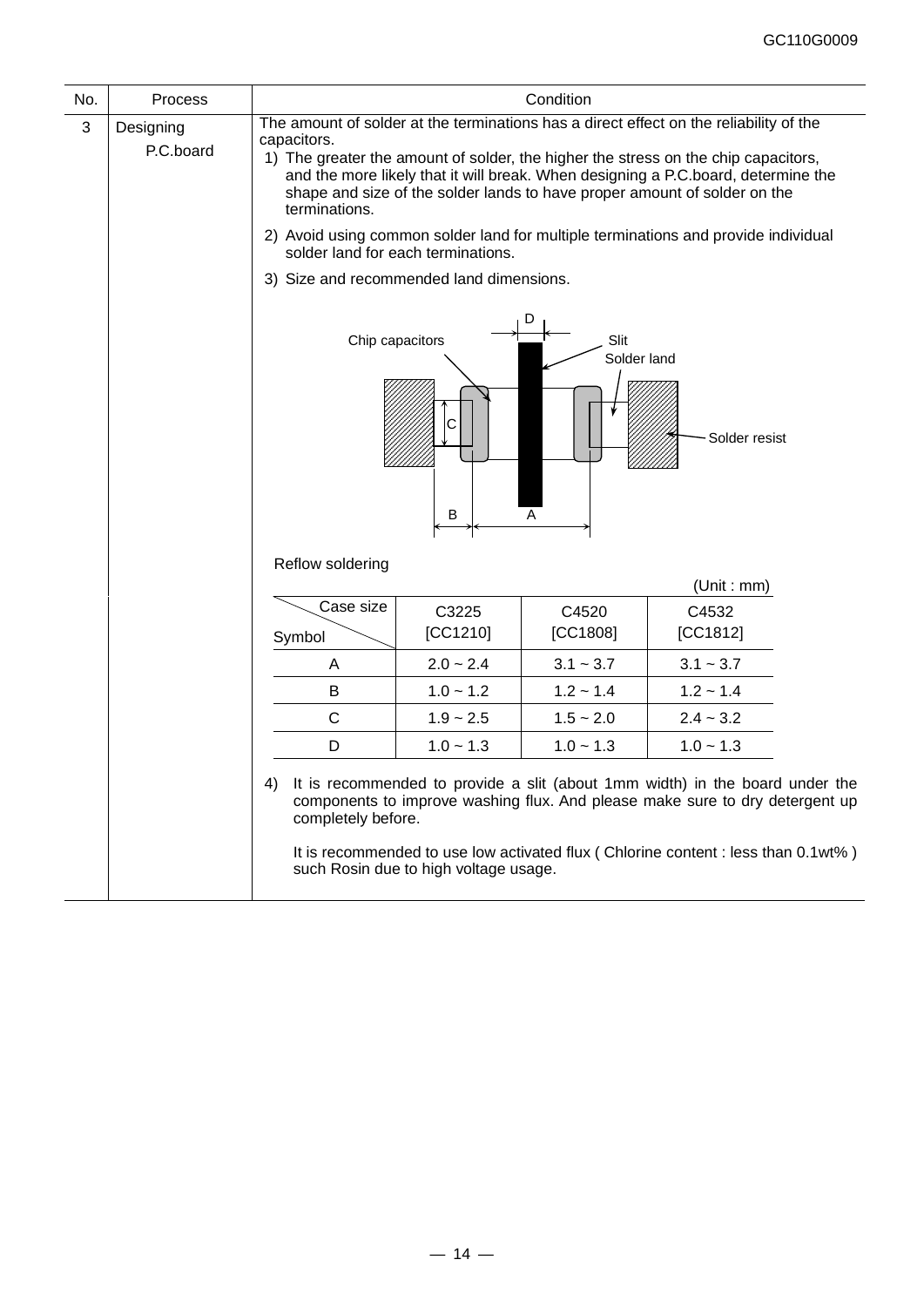| No.          | Process                |                                    | Condition                                                            |                                                                 |
|--------------|------------------------|------------------------------------|----------------------------------------------------------------------|-----------------------------------------------------------------|
| $\mathbf{3}$ | Designing<br>P.C.board |                                    | 5) Recommended chip capacitors layout is as following.               |                                                                 |
|              |                        |                                    | Disadvantage against<br>bending stress                               | Advantage against<br>bending stress                             |
|              |                        | Mounting<br>face                   | Perforation or slit<br><b>ALIMATIMATIN</b>                           | Perforation or slit<br>$TV$ $V$                                 |
|              |                        |                                    | Break P.C.board with<br>mounted side up.                             | Break P.C.board with<br>mounted side down.                      |
|              |                        |                                    | Mount perpendicularly to<br>perforation or slit                      | Mount in parallel with<br>perforation or slit                   |
|              |                        | Chip<br>arrangement<br>(Direction) | Perforation or slit<br>$\Box$                                        | Perforation or slit<br>Ξ                                        |
|              |                        | Distance from<br>slit              | Closer to slit is higher stress<br>$\mathbf{\ell}_1$<br>(2, 4, 4, 2) | Away from slit is less stress<br>$\mathbf{Q}_2$<br>(2, 4, 4, 2) |
|              |                        |                                    |                                                                      |                                                                 |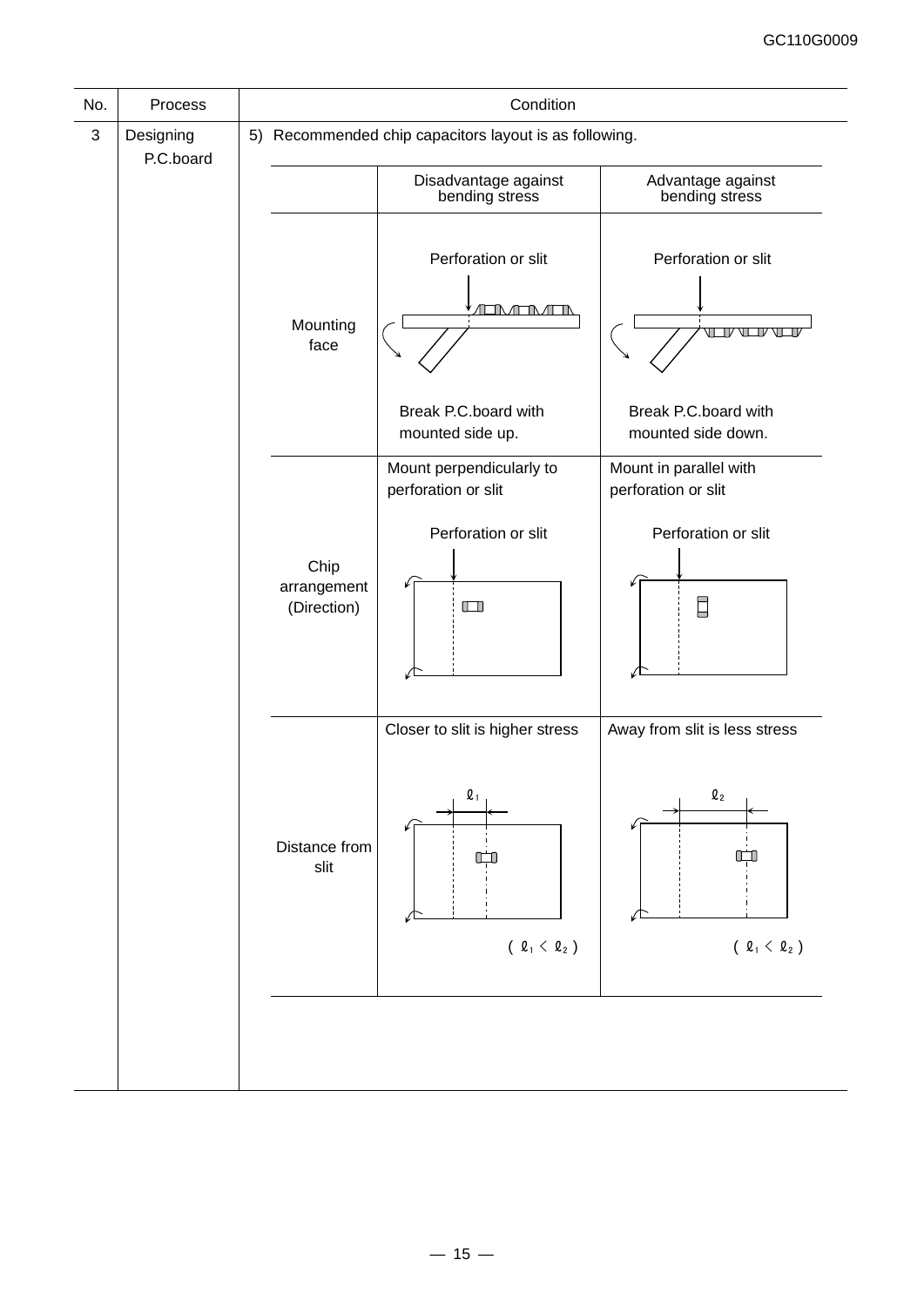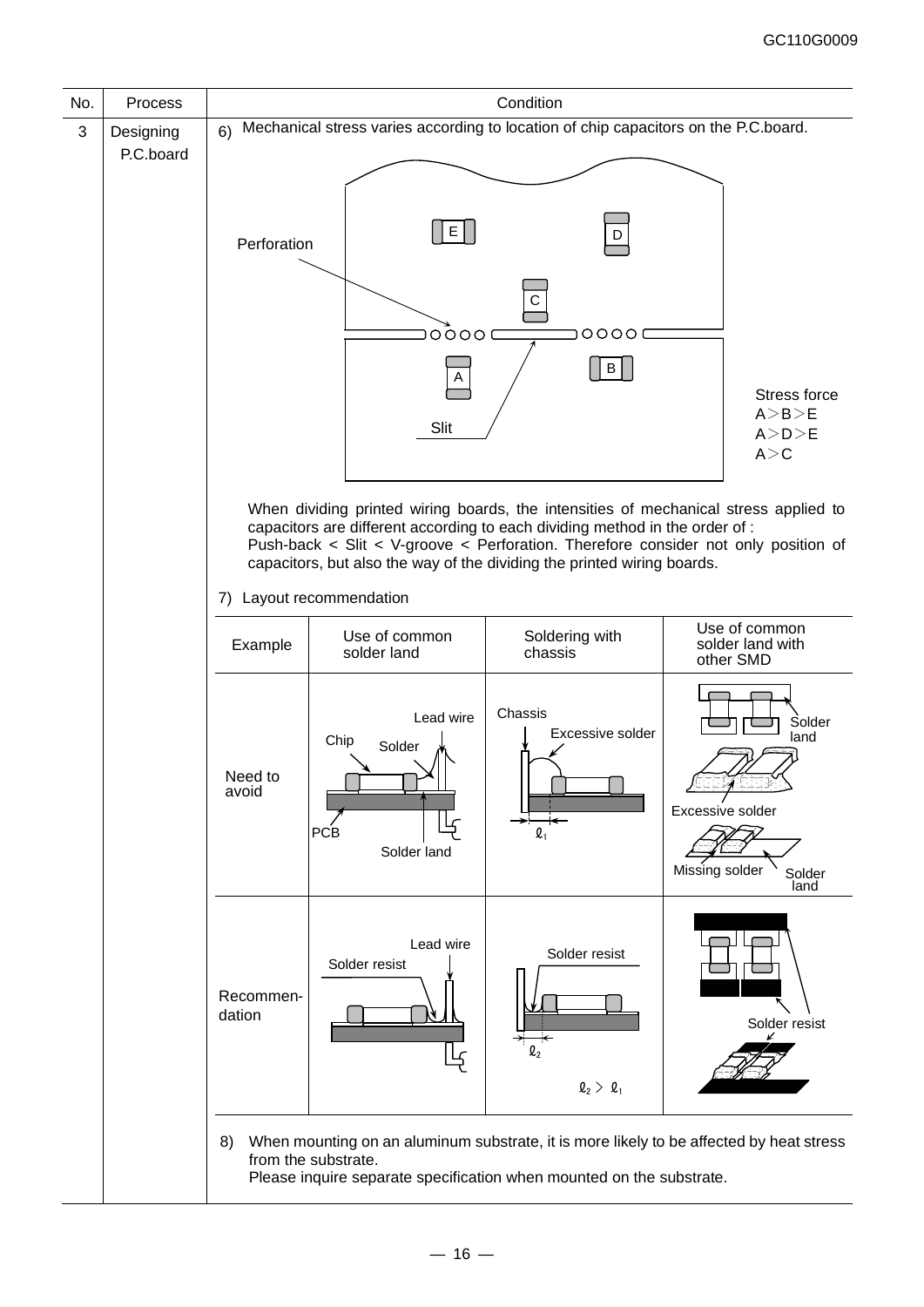| No. | Process  | Condition                                                                                                                                                                                                                                                                                                      |                                                                                                                                                                                                                                           |                                                                                                          |  |  |  |
|-----|----------|----------------------------------------------------------------------------------------------------------------------------------------------------------------------------------------------------------------------------------------------------------------------------------------------------------------|-------------------------------------------------------------------------------------------------------------------------------------------------------------------------------------------------------------------------------------------|----------------------------------------------------------------------------------------------------------|--|--|--|
| 4   | Mounting | 4-1. Stress from mounting head<br>If the mounting head is adjusted too low, it may induce excessive stress in the chip<br>capacitors to result in cracking. Please take following precautions.<br>1) Adjust the bottom dead center of the mounting head to reach on the P.C.board<br>surface and not press it. |                                                                                                                                                                                                                                           |                                                                                                          |  |  |  |
|     |          |                                                                                                                                                                                                                                                                                                                | 2) Adjust the mounting head pressure to be 1 to 3N of static weight.                                                                                                                                                                      |                                                                                                          |  |  |  |
|     |          | See following examples.                                                                                                                                                                                                                                                                                        | 3) To minimize the impact energy from mounting head, it is important to provide<br>support from the bottom side of the P.C.board.                                                                                                         |                                                                                                          |  |  |  |
|     |          | Not recommended<br>Recommended                                                                                                                                                                                                                                                                                 |                                                                                                                                                                                                                                           |                                                                                                          |  |  |  |
|     |          | Single-sided<br>mounting                                                                                                                                                                                                                                                                                       | Crack                                                                                                                                                                                                                                     | A support pin<br>$\overline{\mathscr{A}}$<br>is not to be<br>Support pin<br>underneath<br>the capacitor. |  |  |  |
|     |          | Double-sides<br>mounting                                                                                                                                                                                                                                                                                       | Solder<br>Crack<br>peeling                                                                                                                                                                                                                | Support pin                                                                                              |  |  |  |
|     |          |                                                                                                                                                                                                                                                                                                                | When the centering jaw is worn out, it may give mechanical impact on the<br>capacitors to cause crack. Please control the close up dimension of the centering<br>jaw and provide sufficient preventive maintenance and replacement of it. |                                                                                                          |  |  |  |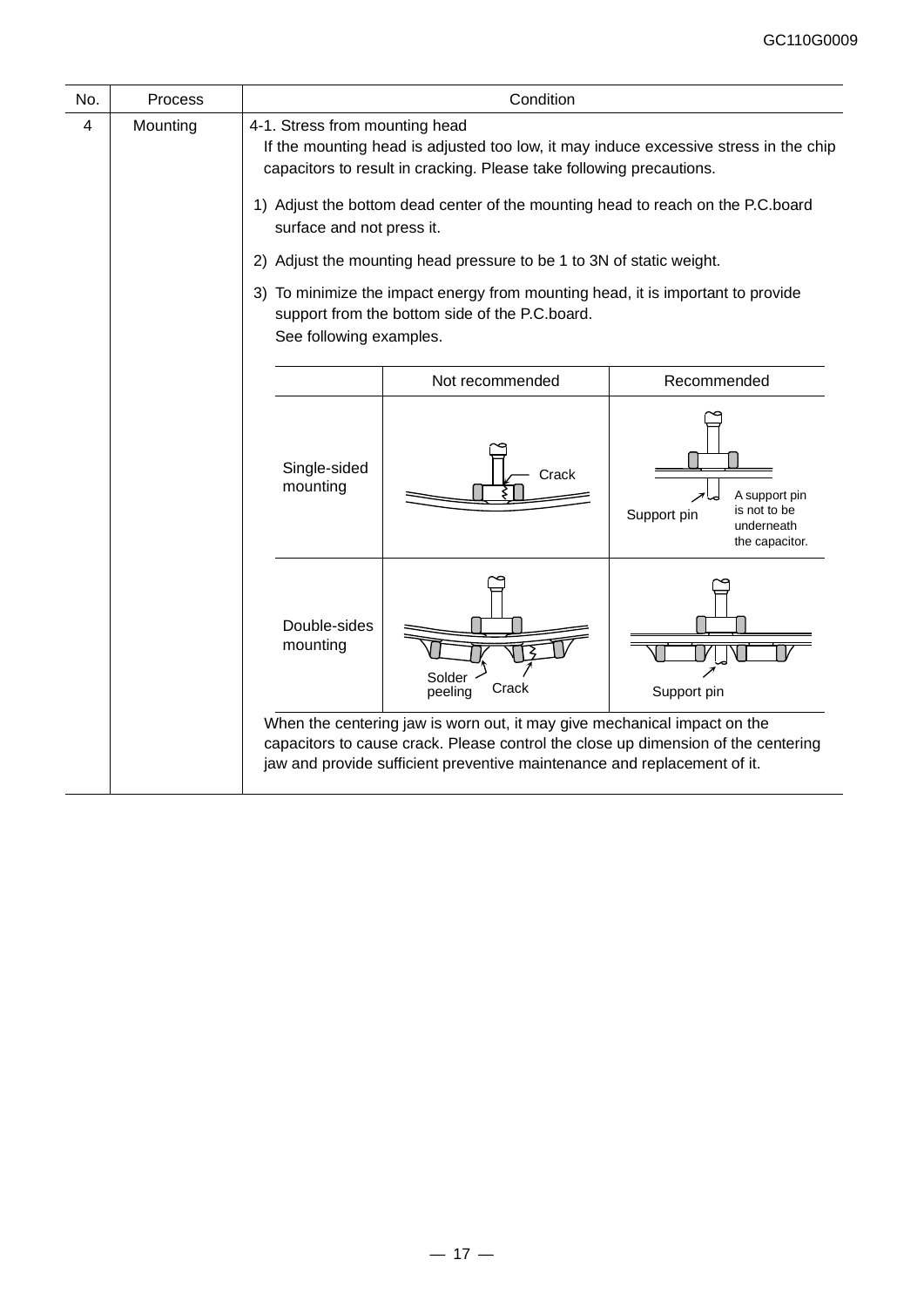| No. | <b>Process</b> |                                                                                                                                          | Condition                      |                                                                                      |  |  |  |  |
|-----|----------------|------------------------------------------------------------------------------------------------------------------------------------------|--------------------------------|--------------------------------------------------------------------------------------|--|--|--|--|
| 5   | Soldering      | 5-1. Flux selection<br>Flux can seriously affect the performance of capacitors. Confirm the following to<br>select the appropriate flux. |                                |                                                                                      |  |  |  |  |
|     |                | 1) It is recommended to use a mildly activated rosin flux (less than 0.1wt% chlorine).<br>Strong flux is not recommended.                |                                |                                                                                      |  |  |  |  |
|     |                | 2) Excessive flux must be avoided. Please provide proper amount of flux.                                                                 |                                |                                                                                      |  |  |  |  |
|     |                | 3) When water-soluble flux is used, enough washing is necessary.                                                                         |                                |                                                                                      |  |  |  |  |
|     |                | 5-2. Recommended soldering profile : Reflow method<br>Refer to the following temperature profile at Reflow soldering.                    |                                |                                                                                      |  |  |  |  |
|     |                |                                                                                                                                          | Reflow soldering               |                                                                                      |  |  |  |  |
|     |                |                                                                                                                                          | Soldering<br>Preheating        | Natural cooling                                                                      |  |  |  |  |
|     |                |                                                                                                                                          |                                |                                                                                      |  |  |  |  |
|     |                | Peak<br>Temp<br>Temp. (°C)<br>0                                                                                                          | $\Delta T$                     |                                                                                      |  |  |  |  |
|     |                |                                                                                                                                          | Over 60 sec.<br>Peak Temp time |                                                                                      |  |  |  |  |
|     |                | 5-3. Recommended soldering peak temp and peak temp duration                                                                              |                                |                                                                                      |  |  |  |  |
|     |                | Temp./Duration                                                                                                                           | Reflow soldering               |                                                                                      |  |  |  |  |
|     |                | Solder                                                                                                                                   | Peak temp( $°C$ )              | Duration(sec.)                                                                       |  |  |  |  |
|     |                | <b>Lead Free Solder</b>                                                                                                                  | 260 max.                       | 10 max.                                                                              |  |  |  |  |
|     |                | Sn-Pb Solder                                                                                                                             | 230 max.                       | 20 max.                                                                              |  |  |  |  |
|     |                | Recommended solder compositions<br>Lead Free Solder: Sn-3.0Ag-0.5Cu                                                                      |                                |                                                                                      |  |  |  |  |
|     |                | 5-4. Avoiding thermal shock                                                                                                              |                                |                                                                                      |  |  |  |  |
|     |                | 1) Preheating condition                                                                                                                  |                                |                                                                                      |  |  |  |  |
|     |                | Soldering                                                                                                                                | Temp. (°C)                     |                                                                                      |  |  |  |  |
|     |                | Reflow soldering                                                                                                                         | $\Delta T \leq 130$            |                                                                                      |  |  |  |  |
|     |                | Cooling condition<br>2)<br>cleaning, the temperature difference $(\Delta T)$ must be less than 100°C.                                    |                                | Natural cooling using air is recommended. If the chips are dipped into a solvent for |  |  |  |  |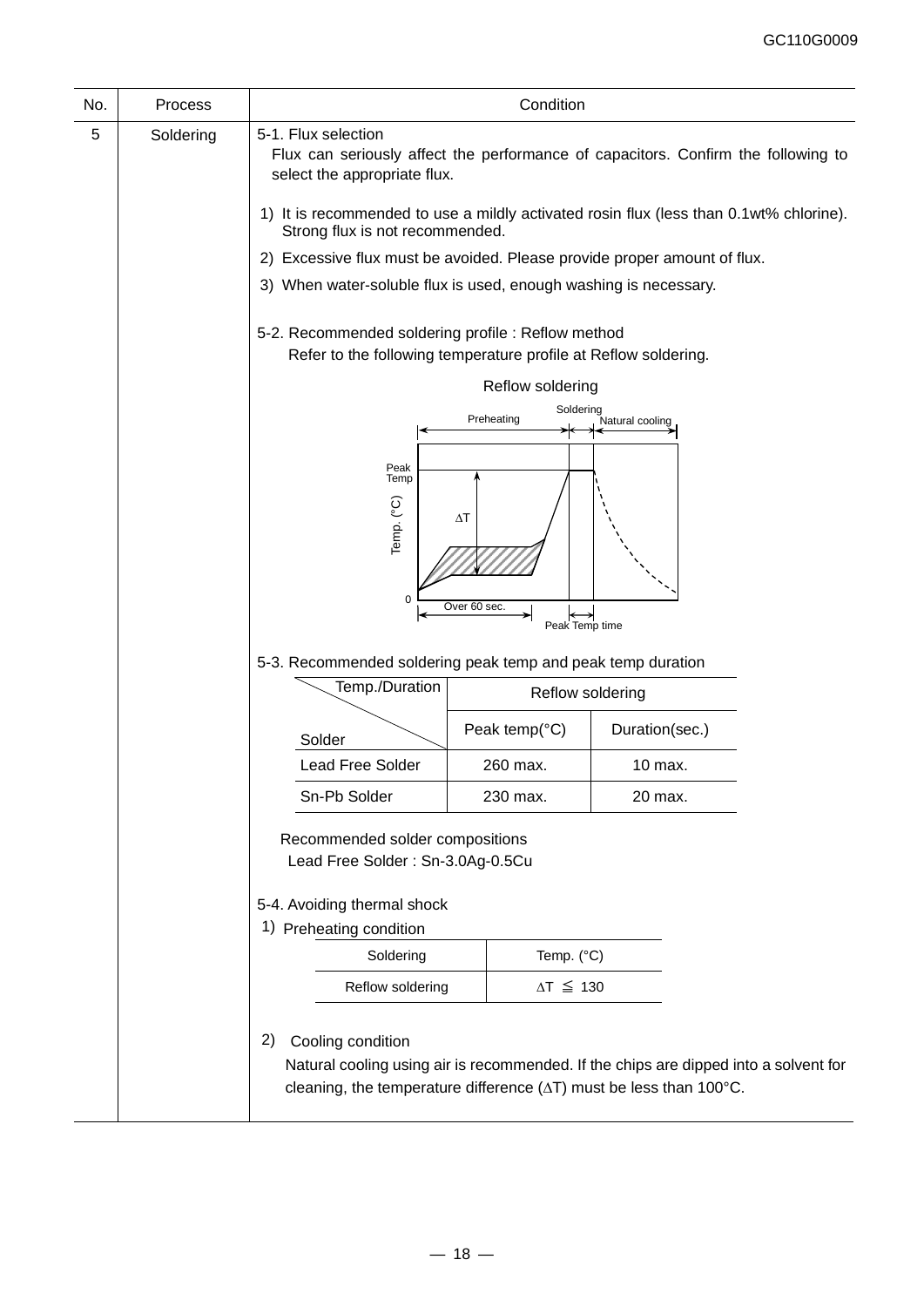| No. | <b>Process</b> | Condition                                                                                                                                                                                                                                                                                                                                                                                                                                                                                                                                                 |
|-----|----------------|-----------------------------------------------------------------------------------------------------------------------------------------------------------------------------------------------------------------------------------------------------------------------------------------------------------------------------------------------------------------------------------------------------------------------------------------------------------------------------------------------------------------------------------------------------------|
| 5   | Soldering      | 5-7. Amount of solder<br>Excessive solder will induce higher tensile force in chip capacitors when<br>temperature changes and it may result in chip cracking. In sufficient solder may<br>detach the capacitors from the P.C.board.                                                                                                                                                                                                                                                                                                                       |
|     |                | Higher tensile force in<br>Excessive<br>chip capacitors to cause<br>solder<br>crack                                                                                                                                                                                                                                                                                                                                                                                                                                                                       |
|     |                | Maximum amount<br>Minimum amount<br>Adequate                                                                                                                                                                                                                                                                                                                                                                                                                                                                                                              |
|     |                | Low robustness may<br>Insufficient<br>cause contact failure or<br>chip capacitors come off<br>solder<br>the P.C.board.                                                                                                                                                                                                                                                                                                                                                                                                                                    |
|     |                | 5-8. Sn-Zn solder<br>Sn-Zn solder affects product reliability.<br>Please contact TDK in advance when utilize Sn-Zn solder.<br>5-9. Countermeasure for tombstone<br>The misalignment between the mounted positions of the capacitors and the land<br>patterns should be minimized.  The tombstone phenomenon may occur especially<br>the capacitors are mounted (in longitudinal direction) in the same direction of the<br>reflow soldering.<br>(Refer to JEITA RCR-2335C Annex A (Informative), Recommendations to prevent<br>the tombstone phenomenon.) |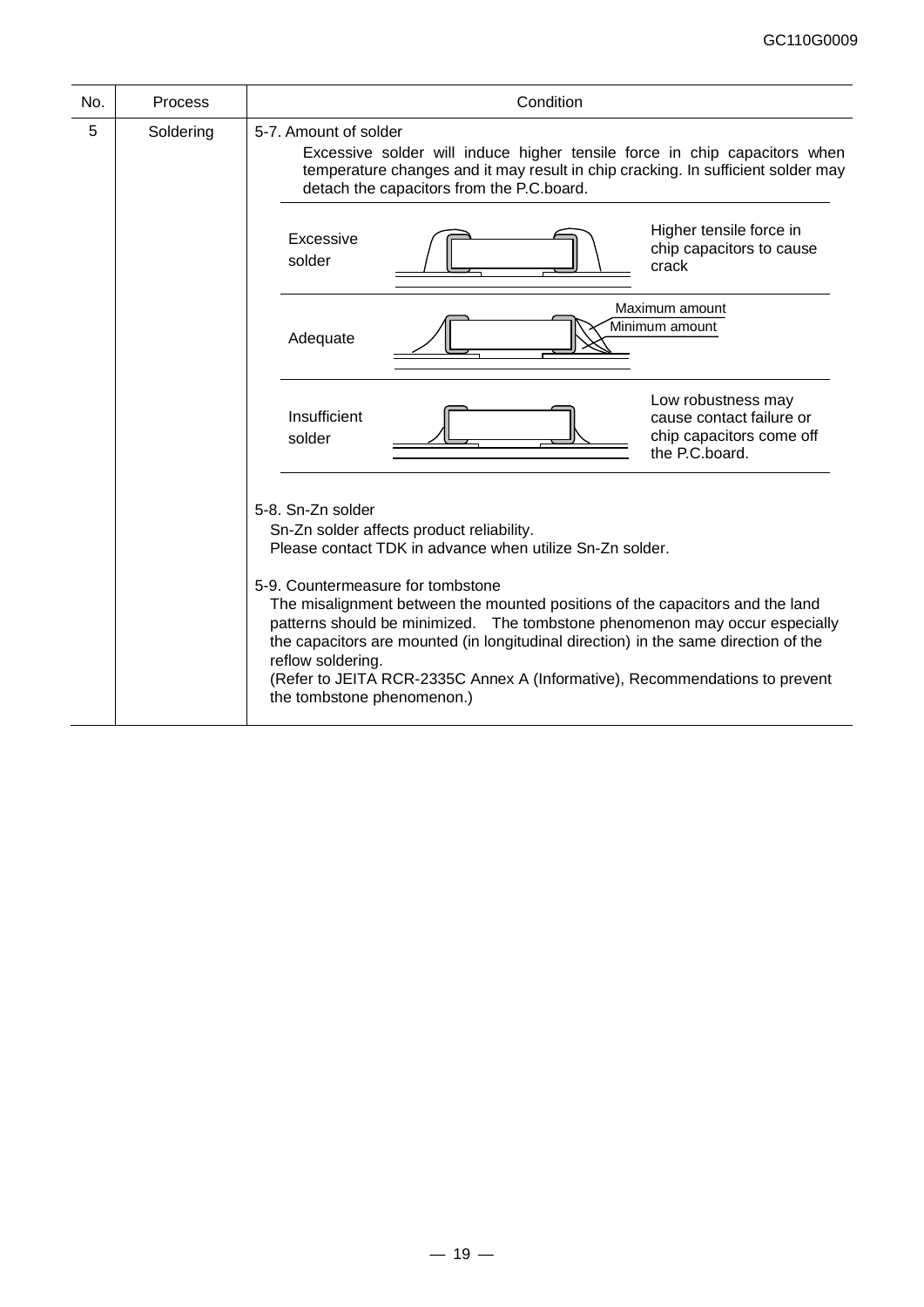| No.   | Process                                                                                                                                                                                                                                                                                                                                                                                                                                         | Condition                                                                        |                                                                                                                                                                                                                                                                                                                                                                                                                                                                                                                                                                                                                                                                                                                                                                                                                                                                                                                                                                                                      |  |  |  |  |
|-------|-------------------------------------------------------------------------------------------------------------------------------------------------------------------------------------------------------------------------------------------------------------------------------------------------------------------------------------------------------------------------------------------------------------------------------------------------|----------------------------------------------------------------------------------|------------------------------------------------------------------------------------------------------------------------------------------------------------------------------------------------------------------------------------------------------------------------------------------------------------------------------------------------------------------------------------------------------------------------------------------------------------------------------------------------------------------------------------------------------------------------------------------------------------------------------------------------------------------------------------------------------------------------------------------------------------------------------------------------------------------------------------------------------------------------------------------------------------------------------------------------------------------------------------------------------|--|--|--|--|
| $\,6$ | Solder repairing                                                                                                                                                                                                                                                                                                                                                                                                                                | Solder repairing is unavoidable, refer to below.                                 |                                                                                                                                                                                                                                                                                                                                                                                                                                                                                                                                                                                                                                                                                                                                                                                                                                                                                                                                                                                                      |  |  |  |  |
|       |                                                                                                                                                                                                                                                                                                                                                                                                                                                 | 6-1. Soldering rework using spot heater                                          | Heat stress during rework may possibly be reduced by using a spot heater<br>(also called a "blower") rather than a soldering iron.<br>It is applied only to adding solder in the case of insufficient solder amount.                                                                                                                                                                                                                                                                                                                                                                                                                                                                                                                                                                                                                                                                                                                                                                                 |  |  |  |  |
|       |                                                                                                                                                                                                                                                                                                                                                                                                                                                 | 1)                                                                               | Reworking using a spot heater may suppress the occurrence of cracks in the<br>capacitor compared to using a soldering iron. A spot heater can heat up a<br>capacitor uniformly with a small heat gradient which leads to lower thermal<br>stress caused by quick heating and cooling or localized heating.<br>Moreover, where ultra-small capacitors are mounted close together on a printed<br>circuit board, reworking with a spot heater can eliminate the risk of direct contact<br>between the tip of a soldering iron and a capacitor.                                                                                                                                                                                                                                                                                                                                                                                                                                                         |  |  |  |  |
|       |                                                                                                                                                                                                                                                                                                                                                                                                                                                 | Rework condition<br>(2)<br>such an occurrence.<br>temperature of solder.         | If the blower nozzle of a spot heater is too close to a capacitor, a crack in the<br>capacitor may occur due to heat stress. Below are recommendations for avoiding<br>Keep more than 5mm between a capacitor and a spot heater nozzle.<br>The blower temperature of the spot heater shall be lower than 400°C.<br>The airflow shall be set as weak as possible.<br>The diameter of the nozzle is recommended to be 2mm(one-outlet type). The size<br>is standard and common.<br>Duration of blowing hot air is recommended to be 10s or less for C3216(CC1206),<br>and 30s or less for C3225(CC1210), C4520(CC1808), C4532(CC1812) and<br>C5750(CC2220), considering surface area of the capacitor and melting<br>The angle between the nozzle and the capacitor is recommended to be<br>45 degrees in order to work easily and to avoid partial area heating.<br>As is the case when using a soldering iron, preheating reduces thermal stress on<br>capacitors and improves operating efficiency. |  |  |  |  |
|       |                                                                                                                                                                                                                                                                                                                                                                                                                                                 | • Recommended rework condition (Consult the component manufactures for details.) |                                                                                                                                                                                                                                                                                                                                                                                                                                                                                                                                                                                                                                                                                                                                                                                                                                                                                                                                                                                                      |  |  |  |  |
|       |                                                                                                                                                                                                                                                                                                                                                                                                                                                 | Distance from nozzle                                                             | 5mm and over                                                                                                                                                                                                                                                                                                                                                                                                                                                                                                                                                                                                                                                                                                                                                                                                                                                                                                                                                                                         |  |  |  |  |
|       |                                                                                                                                                                                                                                                                                                                                                                                                                                                 | Nozzle angle                                                                     | 45degrees                                                                                                                                                                                                                                                                                                                                                                                                                                                                                                                                                                                                                                                                                                                                                                                                                                                                                                                                                                                            |  |  |  |  |
|       |                                                                                                                                                                                                                                                                                                                                                                                                                                                 | Nozzle temp.                                                                     | 400°C and less                                                                                                                                                                                                                                                                                                                                                                                                                                                                                                                                                                                                                                                                                                                                                                                                                                                                                                                                                                                       |  |  |  |  |
|       |                                                                                                                                                                                                                                                                                                                                                                                                                                                 | Airflow                                                                          | Set as weak as possible<br>(The airflow shall be the minimum value necessary<br>for solder to melt in the conditions mentioned above.)                                                                                                                                                                                                                                                                                                                                                                                                                                                                                                                                                                                                                                                                                                                                                                                                                                                               |  |  |  |  |
|       |                                                                                                                                                                                                                                                                                                                                                                                                                                                 | Nozzle diameter                                                                  | ø2mm (one-outlet type)                                                                                                                                                                                                                                                                                                                                                                                                                                                                                                                                                                                                                                                                                                                                                                                                                                                                                                                                                                               |  |  |  |  |
|       |                                                                                                                                                                                                                                                                                                                                                                                                                                                 | <b>Blowing duration</b>                                                          | 30s and less                                                                                                                                                                                                                                                                                                                                                                                                                                                                                                                                                                                                                                                                                                                                                                                                                                                                                                                                                                                         |  |  |  |  |
|       |                                                                                                                                                                                                                                                                                                                                                                                                                                                 | · Example of recommended spot heater use                                         |                                                                                                                                                                                                                                                                                                                                                                                                                                                                                                                                                                                                                                                                                                                                                                                                                                                                                                                                                                                                      |  |  |  |  |
|       |                                                                                                                                                                                                                                                                                                                                                                                                                                                 | One-outlet type nozzle<br>Angle: 45degrees                                       |                                                                                                                                                                                                                                                                                                                                                                                                                                                                                                                                                                                                                                                                                                                                                                                                                                                                                                                                                                                                      |  |  |  |  |
|       | Amount of solder should be suitable to from a proper fillet shape.<br>3)<br>Excess solder causes mechanical and thermal stress on a capacitor and results<br>in cracks. Insufficient solder causes weak adherence of the capacitor to the<br>substrate and may result in detachment of a capacitor and deteriorate reliability<br>of the printed wiring board.<br>See the example of appropriate solder fillet shape for 5-5. Amount of solder. |                                                                                  |                                                                                                                                                                                                                                                                                                                                                                                                                                                                                                                                                                                                                                                                                                                                                                                                                                                                                                                                                                                                      |  |  |  |  |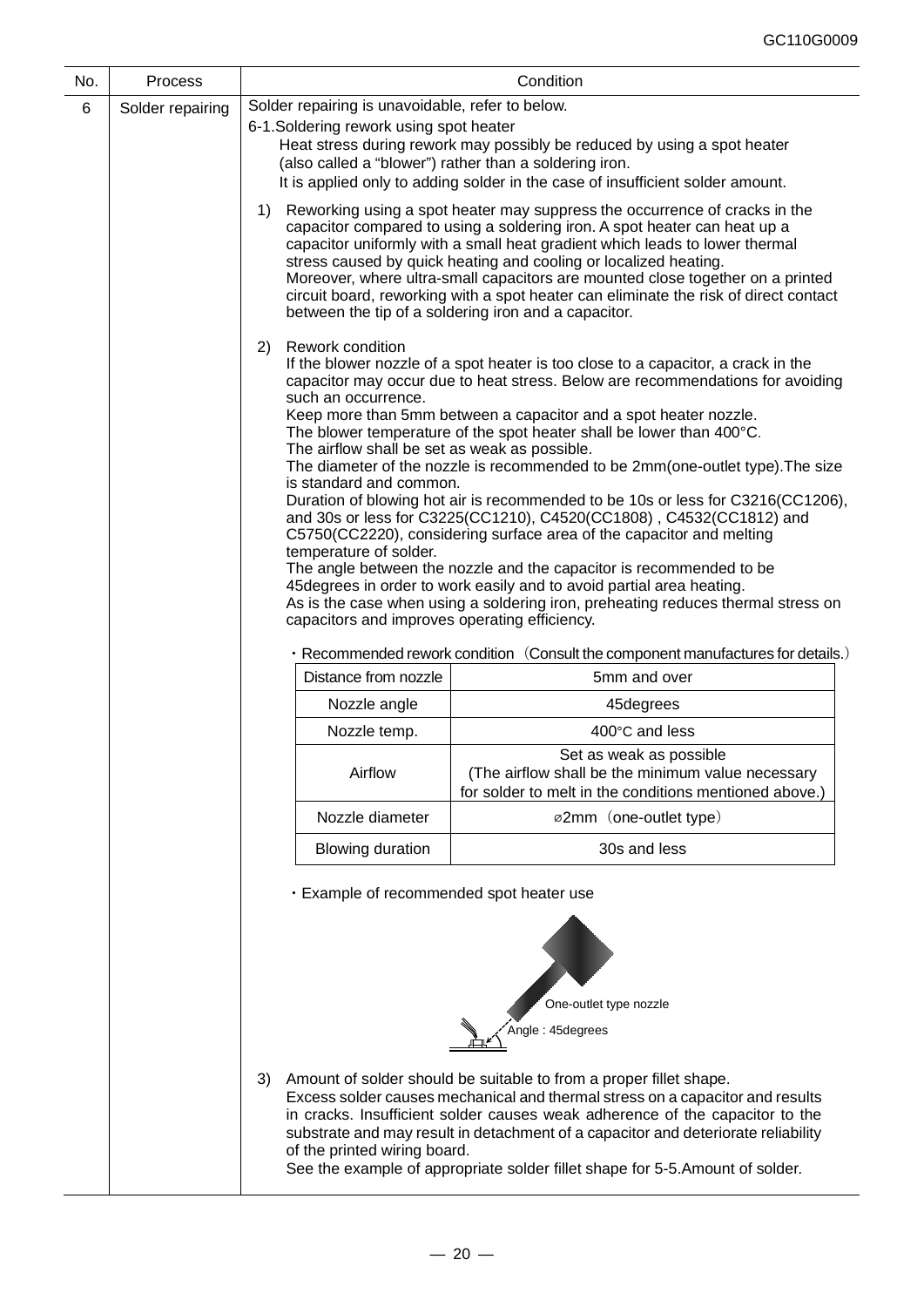| No. | Process          |                                                                                                                                                                                       |                                                                                                                                                                                                                                                                                                                                                                                                         | Condition                         |                     |            |
|-----|------------------|---------------------------------------------------------------------------------------------------------------------------------------------------------------------------------------|---------------------------------------------------------------------------------------------------------------------------------------------------------------------------------------------------------------------------------------------------------------------------------------------------------------------------------------------------------------------------------------------------------|-----------------------------------|---------------------|------------|
| 6   | Solder repairing | 6-2. Solder repair by solder iron                                                                                                                                                     |                                                                                                                                                                                                                                                                                                                                                                                                         |                                   |                     |            |
|     |                  | solder                                                                                                                                                                                | 1) Selection of the soldering iron tip<br>Tip temperature of solder iron varies by its type, P.C.board material and<br>land size. The higher the tip temperature, the quicker the operation. However,<br>heat shock may cause a crack in the chip capacitors.<br>Please make sure the tip temp. before soldering and keep the peak temp and<br>time in accordance with following recommended condition. |                                   |                     |            |
|     |                  |                                                                                                                                                                                       |                                                                                                                                                                                                                                                                                                                                                                                                         | Manual soldering<br>(Solder iron) |                     |            |
|     |                  | 280<br>Temp. (°C)                                                                                                                                                                     | $\Delta T$                                                                                                                                                                                                                                                                                                                                                                                              | Preheating                        |                     |            |
|     |                  | 0<br>3sec. (As short as possible)                                                                                                                                                     |                                                                                                                                                                                                                                                                                                                                                                                                         |                                   |                     |            |
|     |                  | Recommended solder iron condition (Sn-Pb Solder and Lead Free Solder)                                                                                                                 |                                                                                                                                                                                                                                                                                                                                                                                                         |                                   |                     |            |
|     |                  | Temp. (°C)                                                                                                                                                                            | Duration (sec.)<br>Wattage (W)                                                                                                                                                                                                                                                                                                                                                                          |                                   |                     | Shape (mm) |
|     |                  | 280 max.                                                                                                                                                                              | 3 max.                                                                                                                                                                                                                                                                                                                                                                                                  |                                   | 20 max.             | ⊘ 3.0 max. |
|     |                  | * Please preheat the chip capacitors with the condition in 6-3 to avoid the thermal<br>shock.                                                                                         |                                                                                                                                                                                                                                                                                                                                                                                                         |                                   |                     |            |
|     |                  | Direct contact of the soldering iron with ceramic dielectric of chip capacitors may<br>2)<br>cause crack. Do not touch the ceramic dielectric and the terminations by solder<br>iron. |                                                                                                                                                                                                                                                                                                                                                                                                         |                                   |                     |            |
|     |                  | It is not recommended to reuse dismounted capacitors.<br>3)                                                                                                                           |                                                                                                                                                                                                                                                                                                                                                                                                         |                                   |                     |            |
|     |                  | 6-3. Avoiding thermal shock                                                                                                                                                           |                                                                                                                                                                                                                                                                                                                                                                                                         |                                   |                     |            |
|     |                  | Preheating condition                                                                                                                                                                  |                                                                                                                                                                                                                                                                                                                                                                                                         |                                   |                     |            |
|     |                  | Soldering                                                                                                                                                                             |                                                                                                                                                                                                                                                                                                                                                                                                         |                                   | Temp. (°C)          |            |
|     |                  | Manual soldering                                                                                                                                                                      |                                                                                                                                                                                                                                                                                                                                                                                                         |                                   | $\Delta T \leq 130$ |            |
|     |                  |                                                                                                                                                                                       |                                                                                                                                                                                                                                                                                                                                                                                                         |                                   |                     |            |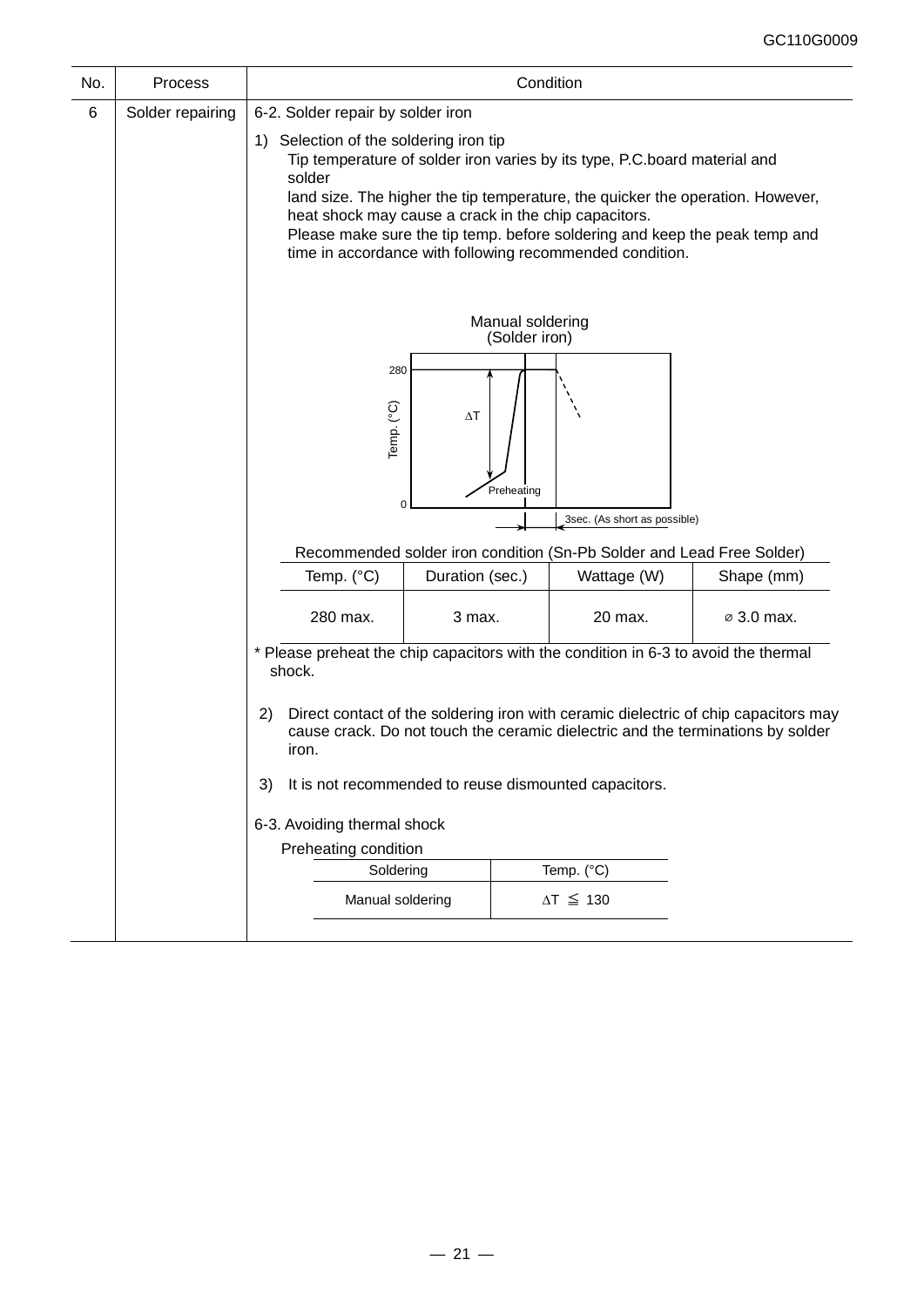| No.            | Process                                    | Condition                                                                                                                                                                                                                                                                         |
|----------------|--------------------------------------------|-----------------------------------------------------------------------------------------------------------------------------------------------------------------------------------------------------------------------------------------------------------------------------------|
| $\overline{7}$ | Cleaning                                   | 1) If an unsuitable cleaning fluid is used, flux residue or some foreign articles may<br>stick to chip capacitors surface to deteriorate especially the insulation resistance.                                                                                                    |
|                |                                            | 2) If cleaning condition is not suitable, it may damage the chip capacitors.                                                                                                                                                                                                      |
|                |                                            | 2)-1. Insufficient washing<br>(1) Terminal electrodes may corrode by Halogen in the flux.                                                                                                                                                                                         |
|                |                                            | (2) Halogen in the flux may adhere on the surface of capacitors, and lower the<br>insulation resistance.                                                                                                                                                                          |
|                |                                            | (3) Water soluble flux has higher tendency to have above mentioned problems<br>$(1)$ and $(2)$ .                                                                                                                                                                                  |
|                |                                            | 2)-2. Excessive washing                                                                                                                                                                                                                                                           |
|                |                                            | When ultrasonic cleaning is used, excessively high ultrasonic energy output<br>can affect the connection between the ceramic chip capacitor's body and the<br>terminal electrode. To avoid this, following is the recommended condition.                                          |
|                |                                            | Power: 20 W/ emax.                                                                                                                                                                                                                                                                |
|                |                                            | Frequency: 40 kHz max.                                                                                                                                                                                                                                                            |
|                |                                            | Washing time : 5 minutes max.                                                                                                                                                                                                                                                     |
|                |                                            | 2)-3. If the cleaning fluid is contaminated, density of Halogen increases, and it may                                                                                                                                                                                             |
|                |                                            | bring the same result as insufficient cleaning.                                                                                                                                                                                                                                   |
| 8              | Coating and<br>molding of the<br>P.C.board | 1) This product contains Ag (Silver) as part of the middle layer of termination.<br>To avoid electromigration of Ag under high temperature and humidity, and failures<br>caused by corrosive gas, chip capacitors on P.C boards should be protected by<br>moisture proof-sealing. |
|                |                                            | 2) When the P.C.board is coated, please verify the quality influence on the product.                                                                                                                                                                                              |
|                |                                            | 3) Please verify carefully that there is no harmful decomposing or reaction gas<br>emission during curing which may damage the chip capacitors.                                                                                                                                   |
|                |                                            | 4) Please verify the curing temperature.                                                                                                                                                                                                                                          |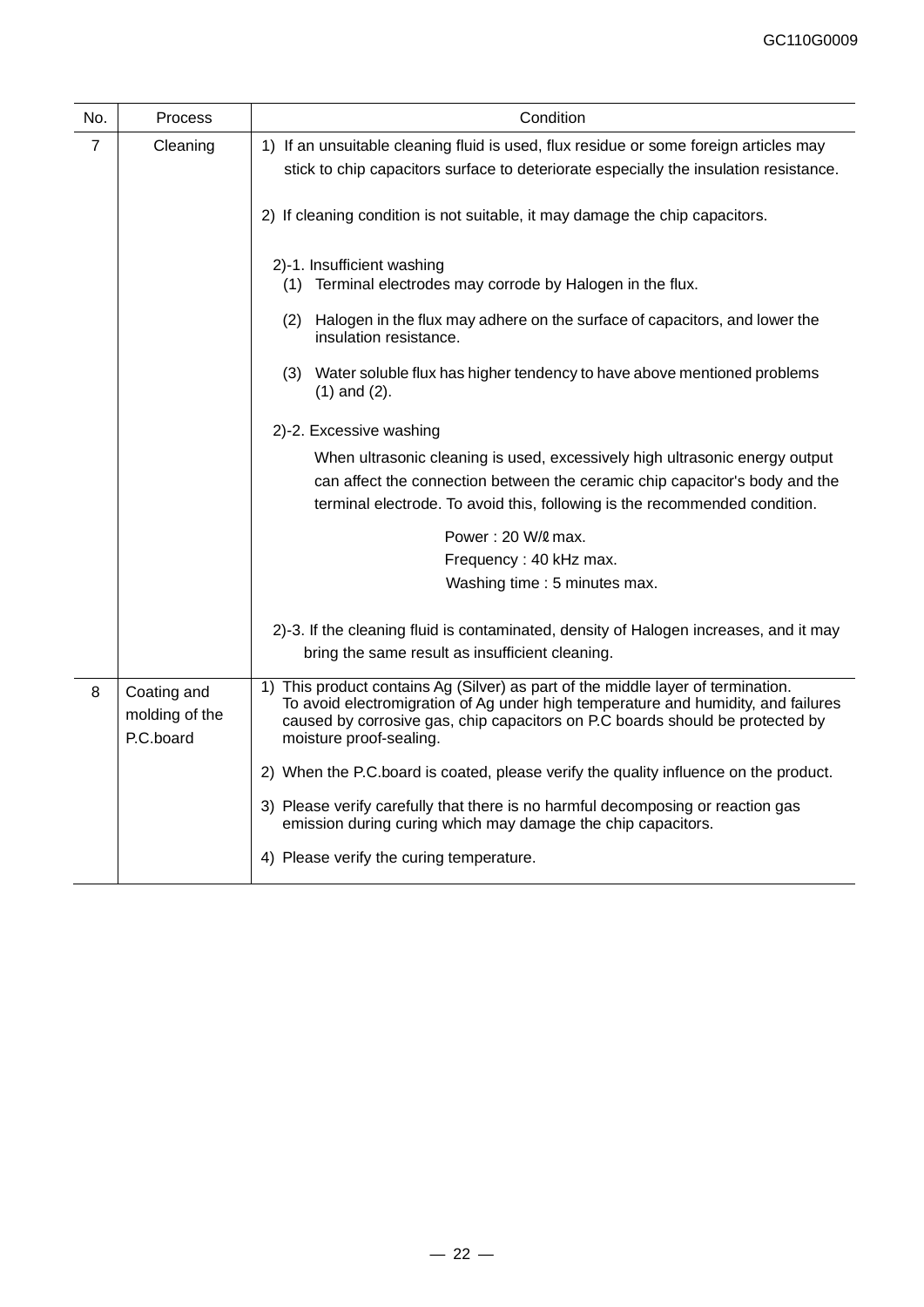| No. | Process                        |                                                                          | Condition                                                                                                                            |                                                                                                                                                                                                                                                                                                                                |
|-----|--------------------------------|--------------------------------------------------------------------------|--------------------------------------------------------------------------------------------------------------------------------------|--------------------------------------------------------------------------------------------------------------------------------------------------------------------------------------------------------------------------------------------------------------------------------------------------------------------------------|
| 9   | Handling after<br>chip mounted |                                                                          | 1) Please pay attention not to bend or distort the P.C.board after soldering<br>in handling otherwise the chip capacitors may crack. |                                                                                                                                                                                                                                                                                                                                |
|     | $\bigwedge$ Caution            |                                                                          | <b>Bend</b>                                                                                                                          | <b>Twist</b><br>2) Printed circuit board cropping should not be carried out by hand, but by using the                                                                                                                                                                                                                          |
|     |                                |                                                                          | prevent inducing mechanical stress on the board.                                                                                     | proper tooling. Printed circuit board cropping should be carried out using a board<br>cropping jig as shown in the following figure or a board cropping apparatus to                                                                                                                                                           |
|     |                                | (1) Example of a board cropping jig<br>the capacitor is compressive.     | applied to the capacitor, which may cause cracks.                                                                                    | Recommended example: The board should be pushed from the back side,<br>close to the cropping jig so that the board is not bent and the stress applied to<br>Unrecommended example: If the pushing point is far from the cropping jig and<br>the pushing direction is from the front side of the board, large tensile stress is |
|     |                                | Outline of jig                                                           | Recommended                                                                                                                          | Unrecommended                                                                                                                                                                                                                                                                                                                  |
|     |                                | Printed<br>V-groove<br>circuit<br>board<br>Board<br>cropping jig<br>Slot | Direction of<br>load<br>Printed<br>circuit<br>Components<br>board<br>Load point<br>V-groove<br>Slot                                  | Direction<br>of load<br>Load point<br>Printed<br>Components<br>circuit<br>board<br>V-groove<br>Slot                                                                                                                                                                                                                            |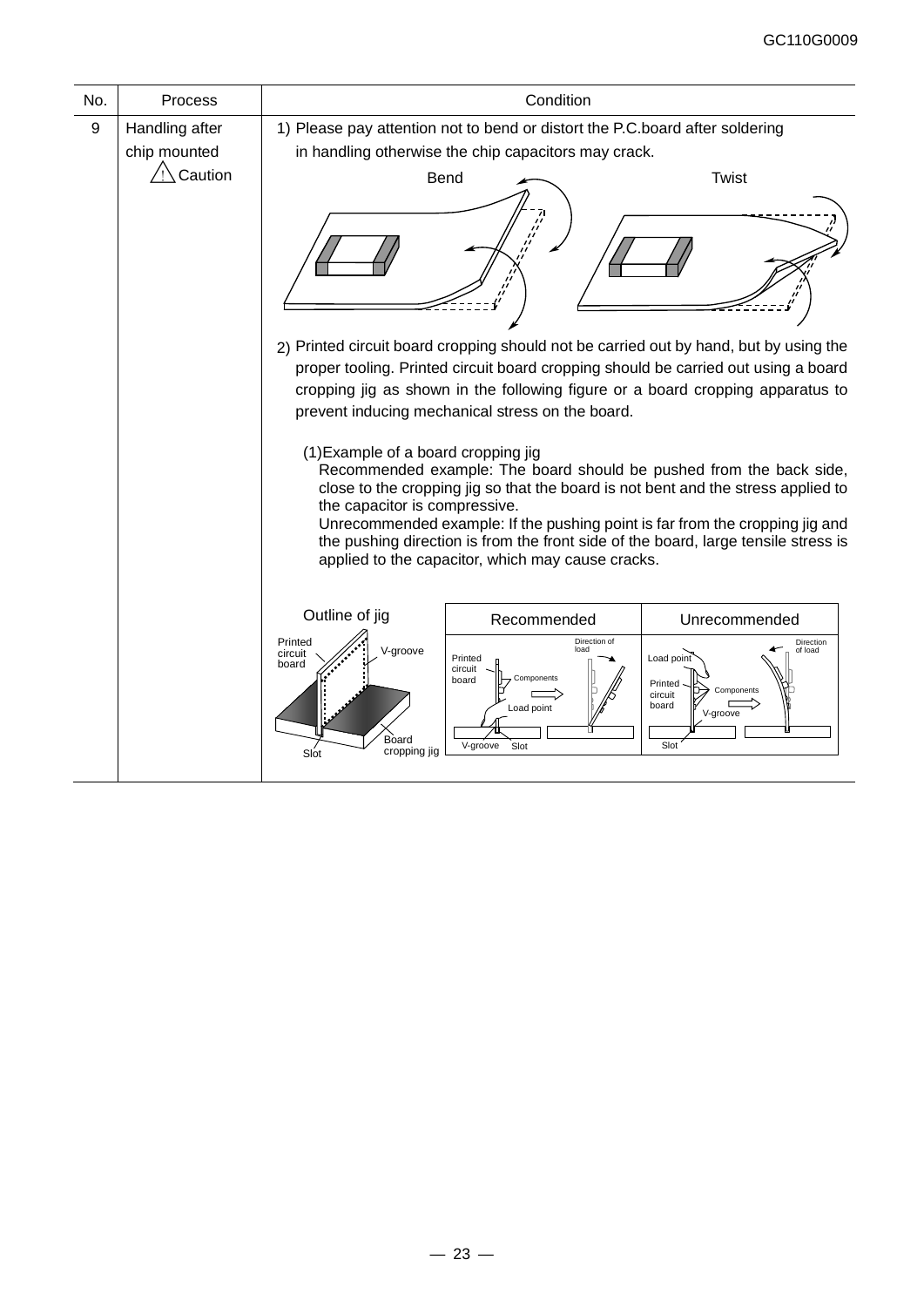| No. | Process                                   | Condition                                                                                                                                                                                                                                                                                                                                                                                                                               |                                                                                                                                                                                                                                                                                                                            |                                     |                                   |                           |                           |
|-----|-------------------------------------------|-----------------------------------------------------------------------------------------------------------------------------------------------------------------------------------------------------------------------------------------------------------------------------------------------------------------------------------------------------------------------------------------------------------------------------------------|----------------------------------------------------------------------------------------------------------------------------------------------------------------------------------------------------------------------------------------------------------------------------------------------------------------------------|-------------------------------------|-----------------------------------|---------------------------|---------------------------|
| 9   | Handling after<br>chip mounted<br>Caution | (2) Example of a board cropping machine<br>An outline of a printed circuit board cropping machine is shown below. The<br>top and bottom blades are aligned with one another along the lines with the<br>V-grooves on printed circuit board when cropping the board.<br>Unrecommended example: Misalignment of blade position between top and<br>bottom, right and left, or front and rear blades may cause a crack in the<br>capacitor. |                                                                                                                                                                                                                                                                                                                            |                                     |                                   |                           |                           |
|     |                                           |                                                                                                                                                                                                                                                                                                                                                                                                                                         | Outline of machine<br>Principle of operation<br>Top blade<br>Top<br>Printed circuit board<br>blade<br>D<br>Þ<br>V-groove<br>Bottom blade<br>Printed circuit board                                                                                                                                                          |                                     |                                   |                           |                           |
|     |                                           |                                                                                                                                                                                                                                                                                                                                                                                                                                         |                                                                                                                                                                                                                                                                                                                            |                                     | Printed circuit board<br>V-groove | Cross-section diagram     | Top blade<br>Bottom blade |
|     |                                           | Unrecommended<br>Recommended                                                                                                                                                                                                                                                                                                                                                                                                            |                                                                                                                                                                                                                                                                                                                            |                                     |                                   |                           |                           |
|     |                                           | Top-bottom<br>Left-right<br>misalignment<br>misalignment                                                                                                                                                                                                                                                                                                                                                                                |                                                                                                                                                                                                                                                                                                                            | Front-rear<br>misalignment          |                                   |                           |                           |
|     |                                           |                                                                                                                                                                                                                                                                                                                                                                                                                                         | Top blade<br>Board<br>Bottom blade                                                                                                                                                                                                                                                                                         | Top blade<br>Bottom blade           | Top blade<br>Bottom blade         | Top blade<br>Bottom blade |                           |
|     |                                           |                                                                                                                                                                                                                                                                                                                                                                                                                                         | 3) When functional check of the P.C.board is performed, check pin pressure tends<br>to be adjusted higher for fear of loose contact. But if the pressure is excessive<br>and bend the P.C.board, it may crack the chip capacitors or peel the<br>terminations off. Please adjust the check pins not to bend the P.C.board. |                                     |                                   |                           |                           |
|     |                                           | Item                                                                                                                                                                                                                                                                                                                                                                                                                                    | Not recommended<br>Recommended                                                                                                                                                                                                                                                                                             |                                     |                                   |                           |                           |
|     |                                           | <b>Board</b><br>bending                                                                                                                                                                                                                                                                                                                                                                                                                 |                                                                                                                                                                                                                                                                                                                            | Termination<br>peeling<br>Check pin |                                   | Support pin               | Check pin                 |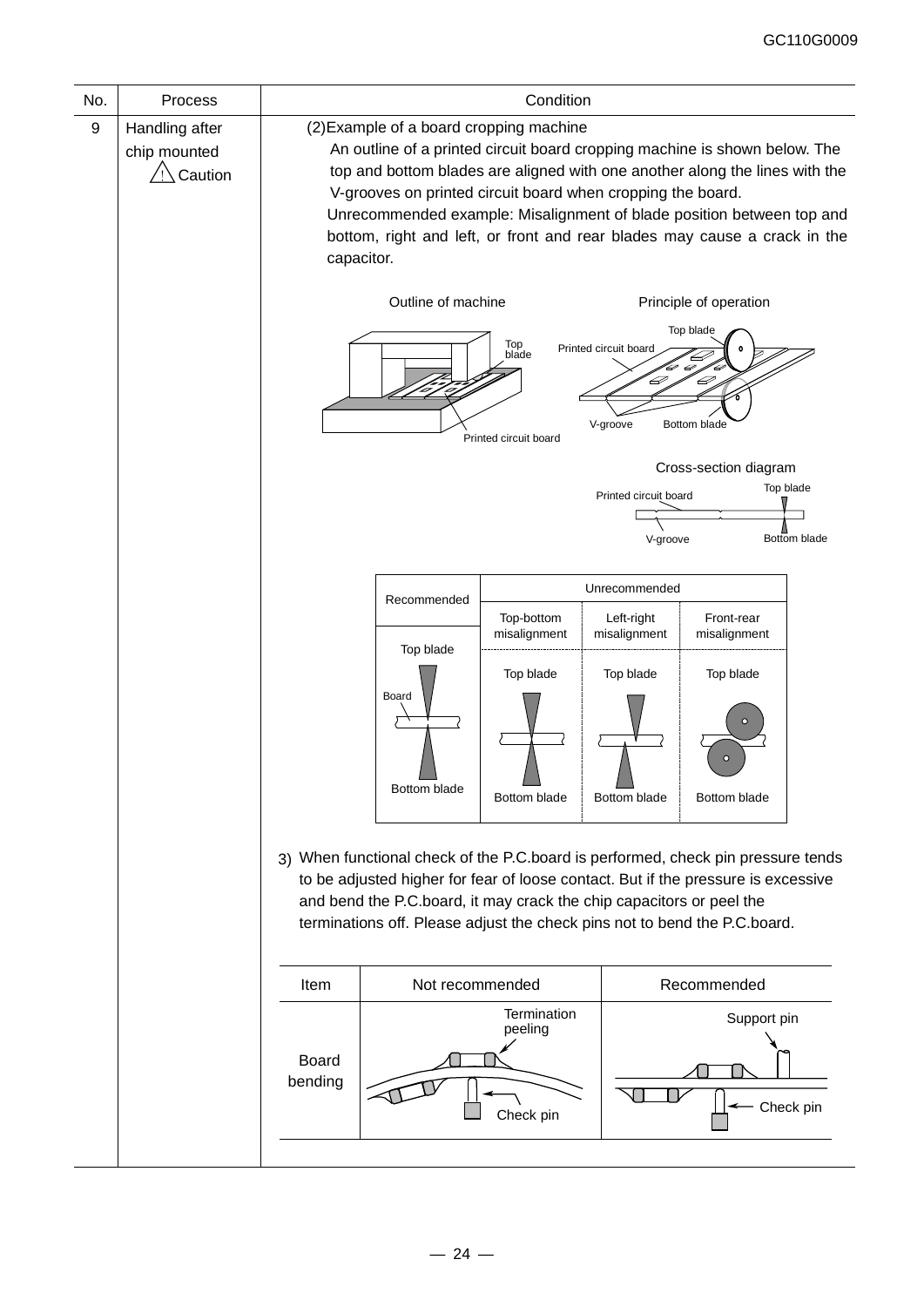| No. | Process                                                       | Condition                                                                                                                                                                                                                                                                                                                                                                                                                                                                                                        |
|-----|---------------------------------------------------------------|------------------------------------------------------------------------------------------------------------------------------------------------------------------------------------------------------------------------------------------------------------------------------------------------------------------------------------------------------------------------------------------------------------------------------------------------------------------------------------------------------------------|
| 10  | Handling of loose<br>chip capacitors                          | 1) If dropped the chip capacitors may crack. Once dropped do not use it. Especially,<br>the large case sized chip capacitors are tendency to have cracks easily, so please<br>handle with care.<br>Crack<br>Floor                                                                                                                                                                                                                                                                                                |
|     |                                                               | 2) Piling the P.C.board after mounting for storage or handling, the corner of the P.C.<br>board may hit the chip capacitors of another board to cause crack.<br>P.C.board<br>Crack                                                                                                                                                                                                                                                                                                                               |
| 11  | Capacitance aging                                             | The capacitors (Class 2) have aging in the capacitance. They may not be used in<br>precision time constant circuit. In case of the time constant circuit, the evaluation<br>should be done well.                                                                                                                                                                                                                                                                                                                 |
| 12  | Estimated life and<br>estimated failure<br>rate of capacitors | As per the estimated life and the estimated failure rate depend on the temperature<br>and the voltage. This can be calculated by the equation described in JEITA<br>RCR-2335C Annex F (Informative) Calculation of the estimated lifetime and the<br>estimated failure rate (Voltage acceleration coefficient : 3 multiplication rule,<br>Temperature acceleration coefficient : 10°C rule)<br>The failure rate can be decreased by reducing the temperature and the voltage but<br>they will not be guaranteed. |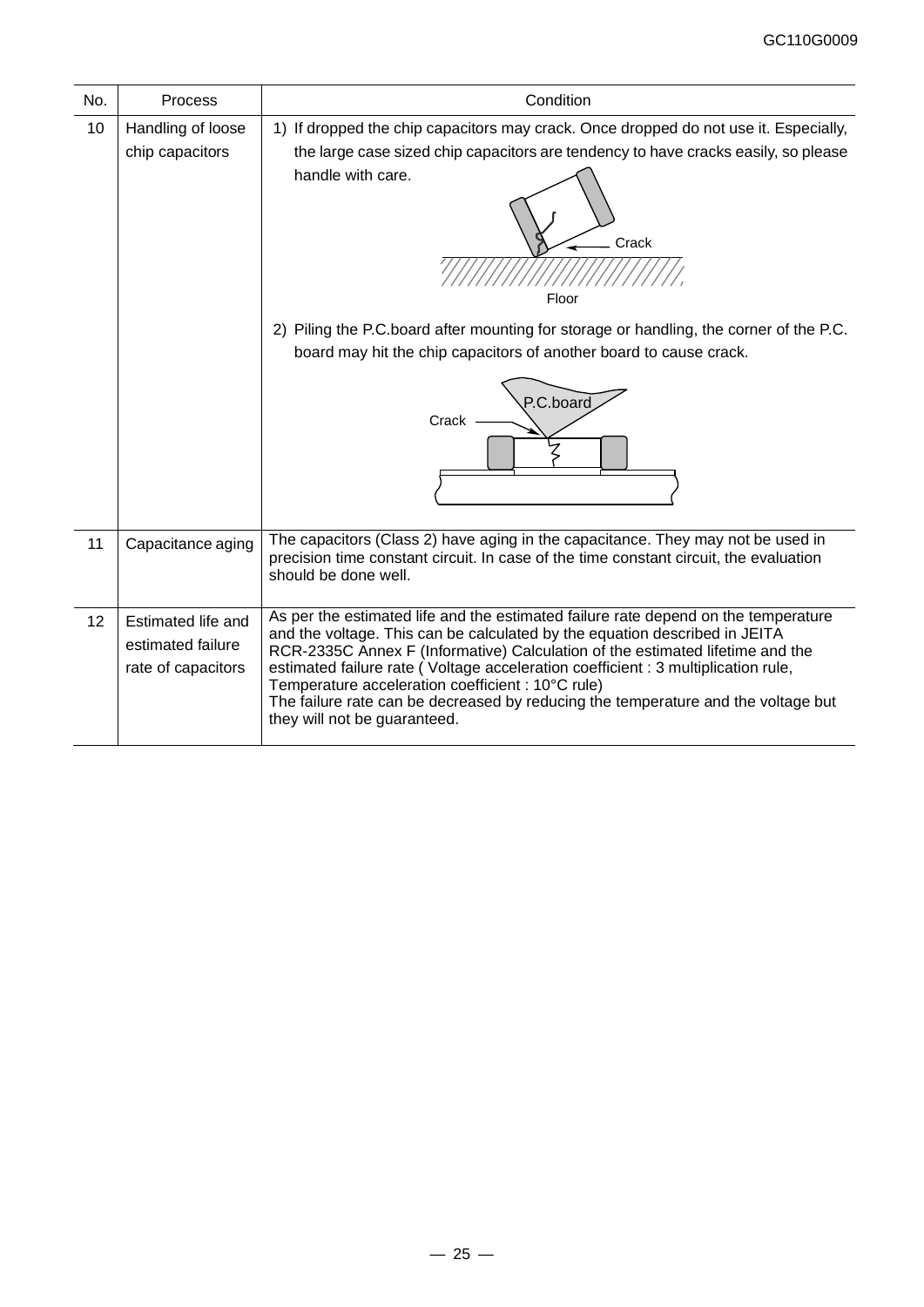| No. | Process                                     | Condition                                                                                                                                                                                                                                                                                                                                                                                                                                                                                                                                                                                                                                                                                                                                                       |  |  |  |  |
|-----|---------------------------------------------|-----------------------------------------------------------------------------------------------------------------------------------------------------------------------------------------------------------------------------------------------------------------------------------------------------------------------------------------------------------------------------------------------------------------------------------------------------------------------------------------------------------------------------------------------------------------------------------------------------------------------------------------------------------------------------------------------------------------------------------------------------------------|--|--|--|--|
| 13  | Caution during<br>operation of<br>equipment | 1) A capacitor shall not be touched directly with bare hands during operation in<br>order to avoid electric shock.<br>Electric energy held by the capacitor may be discharged through the human<br>body when touched with a bare hand.<br>Even when the equipment is off, a capacitor may stay charged. The capacitor<br>should be handled after being completely discharged using a resistor.<br>2) The terminals of a capacitor shall not be short-circuited by any accidental                                                                                                                                                                                                                                                                                |  |  |  |  |
|     |                                             | contact with a conductive object. A capacitor shall not be exposed to a<br>conductive liquid such as an acid or alkali solution. A conductive object or liquid,<br>such as acid and alkali, between the terminals may lead to the breakdown of a<br>capacitor due to short circuit                                                                                                                                                                                                                                                                                                                                                                                                                                                                              |  |  |  |  |
|     |                                             | 3) Confirm that the environment to which the equipment will be exposed during<br>transportation and operation meets the specified conditions. Do not to use the<br>equipment in the following environments.<br>(1) Environment where a capacitor is spattered with water or oil<br>(2) Environment where a capacitor is exposed to direct sunlight<br>(3) Environment where a capacitor is exposed to Ozone, ultraviolet rays or<br>radiation                                                                                                                                                                                                                                                                                                                   |  |  |  |  |
|     |                                             | (4) Environment where a capacitor exposed to corrosive gas(e.g. hydrogen<br>sulfide, sulfur dioxide, chlorine. ammonia gas etc.)<br>(5) Environment where a capacitor exposed to vibration or mechanical shock<br>exceeding the specified limits.<br>(6) Atmosphere change with causes condensation                                                                                                                                                                                                                                                                                                                                                                                                                                                             |  |  |  |  |
| 14  | <b>Others</b><br>/!∖ Caution                | The products listed on this specification sheet are intended for use in general<br>electronic equipment (AV equipment, telecommunications equipment, home<br>appliances, amusement equipment, computer equipment, personal equipment, office<br>equipment, measurement equipment, industrial robots) under a normal operation<br>and use condition.                                                                                                                                                                                                                                                                                                                                                                                                             |  |  |  |  |
|     |                                             | The products are not designed or warranted to meet the requirements of the<br>applications listed below, whose performance and/or quality require a more stringent<br>level of safety or reliability, or whose failure, malfunction or trouble could cause<br>serious damage to society, person or property. Please understand that we are not<br>responsible for any damage or liability caused by use of the products in any of the<br>applications below or for any other use exceeding the range or conditions set forth in<br>this specification sheet. If you intend to use the products in the applications listed<br>below or if you have special requirements exceeding the range or conditions set forth<br>in this specification, please contact us. |  |  |  |  |
|     |                                             | (1) Aerospace/Aviation equipment<br>(2) Transportation equipment (cars, electric trains, ships, etc.)<br>(3) Medical equipment (Excepting Pharmaceutical Affairs Law classification Class1, 2)<br>(4) Power-generation control equipment<br>(5) Atomic energy-related equipment<br>(6) Seabed equipment<br>(7) Transportation control equipment<br>(8) Public information-processing equipment<br>(9) Military equipment<br>(10) Electric heating apparatus, burning equipment                                                                                                                                                                                                                                                                                  |  |  |  |  |
|     |                                             | (11) Disaster prevention/crime prevention equipment<br>(12) Safety equipment<br>(13) Other applications that are not considered general-purpose applications                                                                                                                                                                                                                                                                                                                                                                                                                                                                                                                                                                                                    |  |  |  |  |
|     |                                             | When designing your equipment even for general-purpose applications, you are<br>kindly requested to take into consideration securing protection circuit/device or<br>providing backup circuits in your equipment.                                                                                                                                                                                                                                                                                                                                                                                                                                                                                                                                               |  |  |  |  |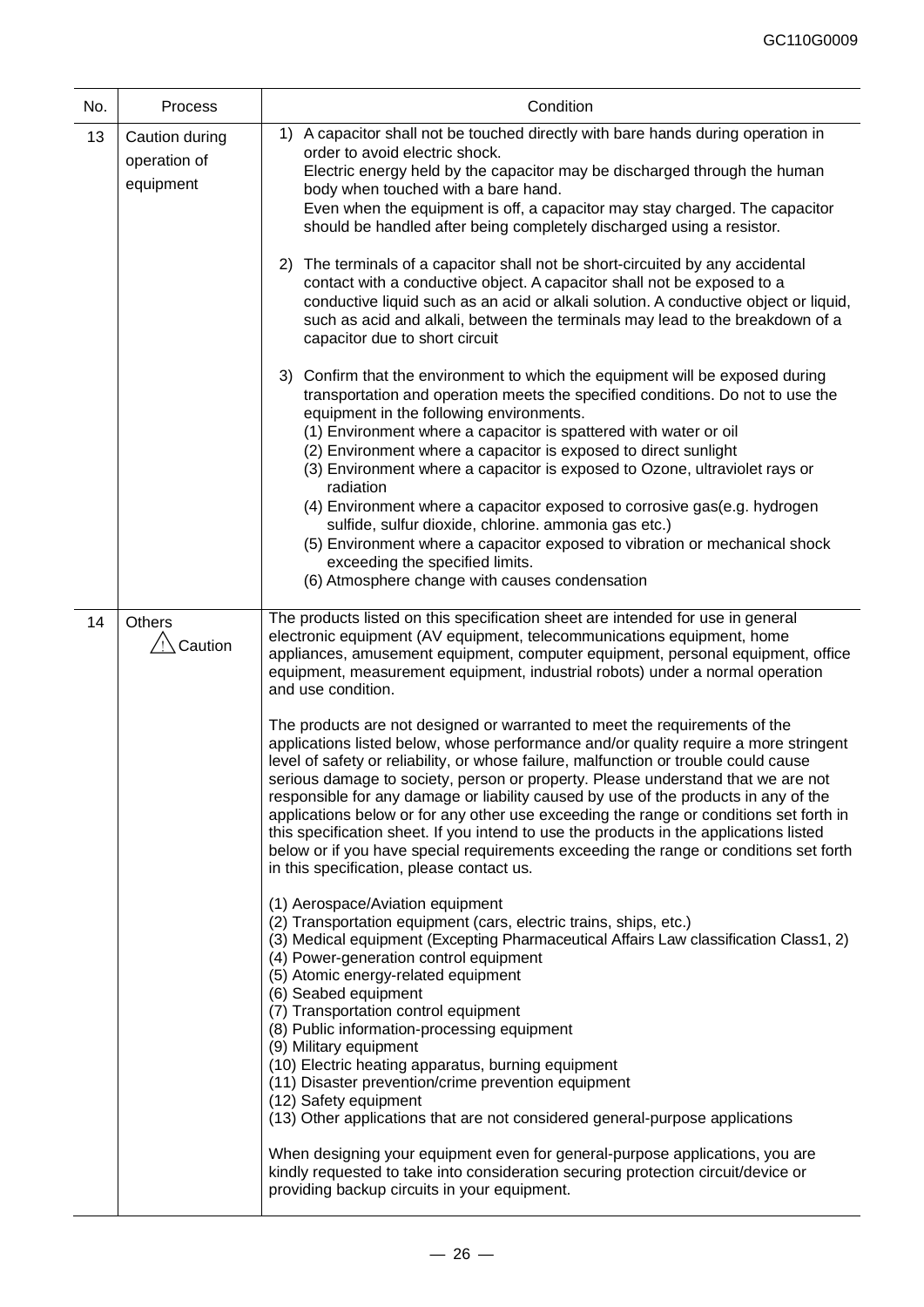## **13. TAPE PACKAGING SPECIFICATION**

#### **1. CONSTRUCTION AND DIMENSION OF TAPING**

1-1. Dimensions of carrier tape

Dimensions of plastic tape shall be according to Appendix 2,3.

1-2. Bulk part and leader of taping



1-3. Dimensions of reel

Dimensions of  $\varnothing$  178 reel shall be according to Appendix 4. Dimensions of  $\varnothing$  330 reel shall be according to Appendix 5.

1-4. Structure of taping



### **2. CHIP QUANTITY**

Please refer to detail page on TDK web.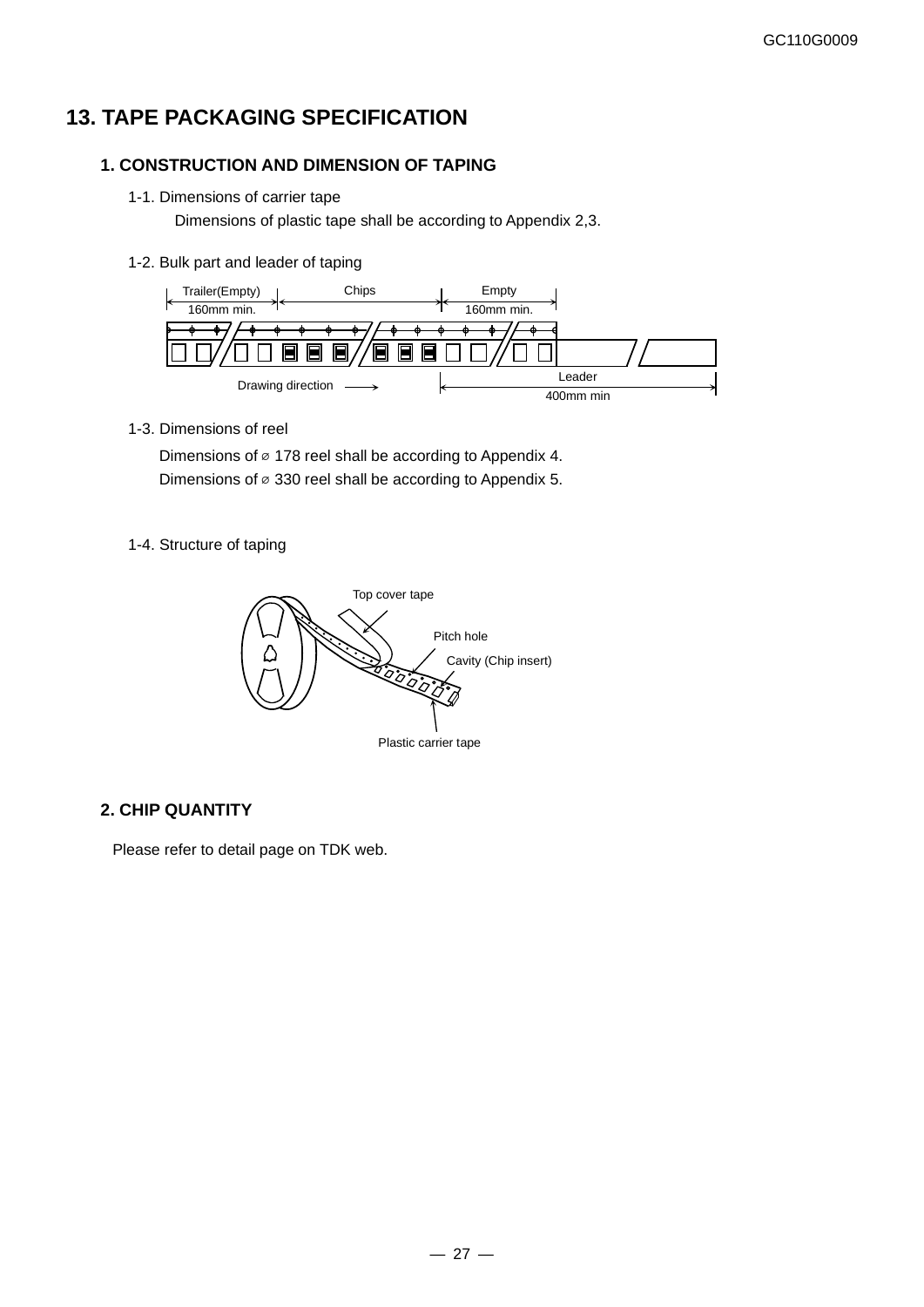#### **3. PERFORMANCE SPECIFICATIONS**

- 3-1. Fixing peeling strength (top tape)
	- 0.05 < Peeling strength < 0.7N



- 3-2. Carrier tape shall be flexible enough to be wound around a minimum radius of 30mm with components in tape.
- 3-3. The missing of components shall be less than 0.1%
- 3-4. Components shall not stick to fixing tape.
- 3-5. When removing the cover tape, there shall not be difficulties by unfitting clearance gap, burrs and crushes of cavities. Also the sprocket holes shall not be covered by absorbing dust into the suction nozzle.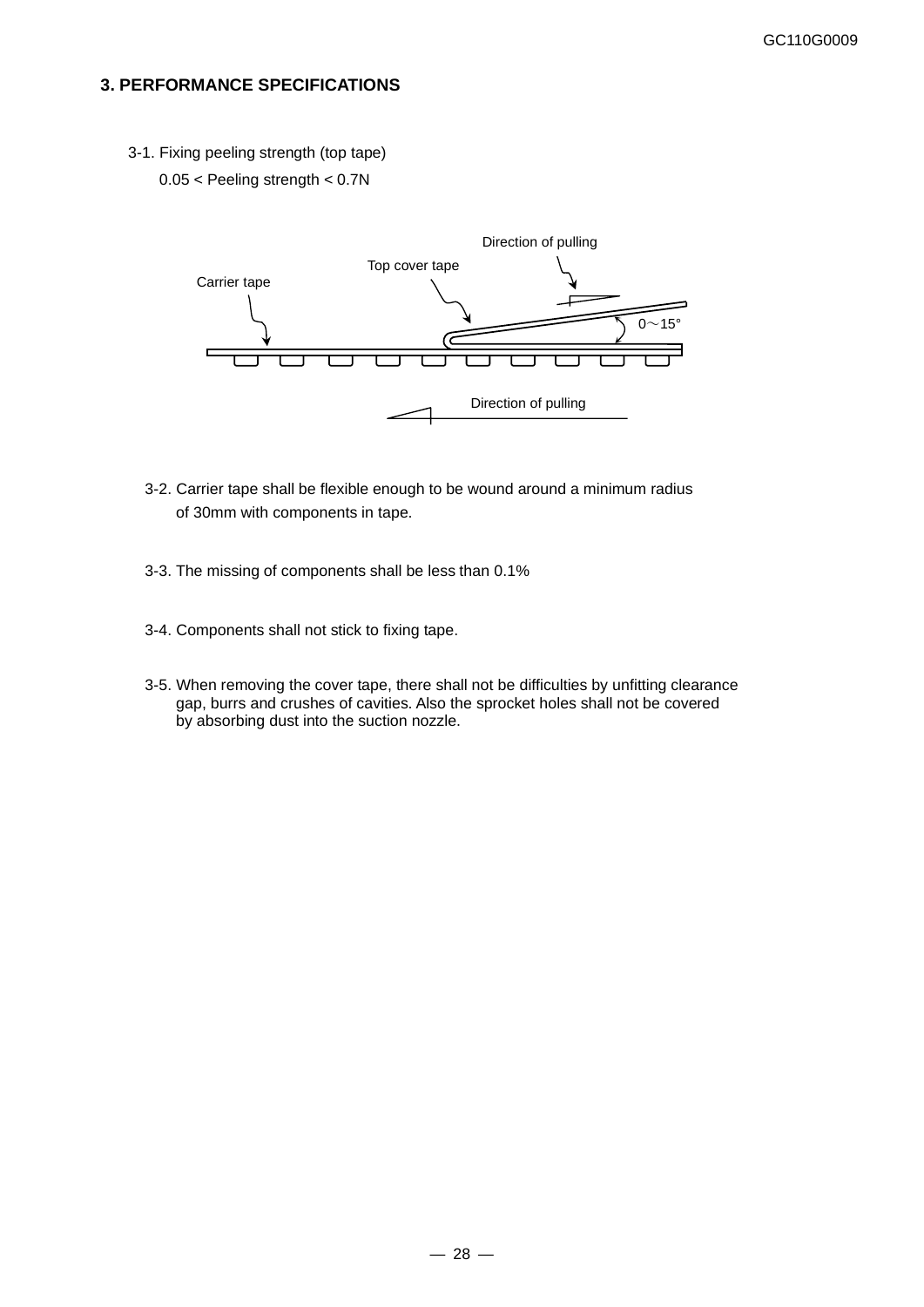

|                     |                 |                 |                                        |                 |                 | .               |
|---------------------|-----------------|-----------------|----------------------------------------|-----------------|-----------------|-----------------|
| Symbol<br>Case size | Α               | B               | C                                      | D               | Е               |                 |
| C3225<br>[CC1210]   | (2.90)          | (3.60)          | $12.00 \pm 0.30$                       | $5.50 \pm 0.05$ | $1.75 \pm 0.10$ | $4.00 \pm 0.10$ |
|                     |                 |                 |                                        |                 |                 |                 |
| Symbol<br>Case size | G               | Н               |                                        | Κ               |                 | Q               |
| C3225<br>[CC1210]   | $2.00 \pm 0.05$ | $4.00 \pm 0.10$ | $\frac{1}{2}$ 1.50 $\frac{+0.10}{2}$ 1 | 3.40 max.       | $0.60$ max.     | ⊘ 0.50 min.     |

( ) Reference value.

Exceptionally no hole in the cavity is applied. Please inquire if hole in cavity is mandatory.



(Unit : mm)

| Symbol<br>Case size | A               | B               | $\mathsf{C}$                       | D               | E               | F                       |
|---------------------|-----------------|-----------------|------------------------------------|-----------------|-----------------|-------------------------|
| C4520<br>[CC1808]   | (2.50)          | (5.10)          | $12.0 \pm 0.30$                    | $5.50 \pm 0.05$ | $1.75 \pm 0.10$ | $8.00 \pm 0.10$         |
| C4532<br>[CC1812]   | (3.60)          | (4.90)          |                                    |                 |                 |                         |
| Symbol<br>Case size | G               | Н               | J                                  | Κ               | т               | Q                       |
| C4520<br>[CC1808]   | $2.00 \pm 0.05$ | $4.00 \pm 0.10$ | $+0.10$<br>$\varnothing$ 1.50<br>0 | 6.50 max.       | $0.60$ max.     | $\varnothing$ 1.50 min. |
| C4532<br>[CC1812]   |                 |                 |                                    |                 |                 |                         |

( ) Reference value.

Exceptionally no hole in the cavity is applied. Please inquire if hole in cavity is mandatory.